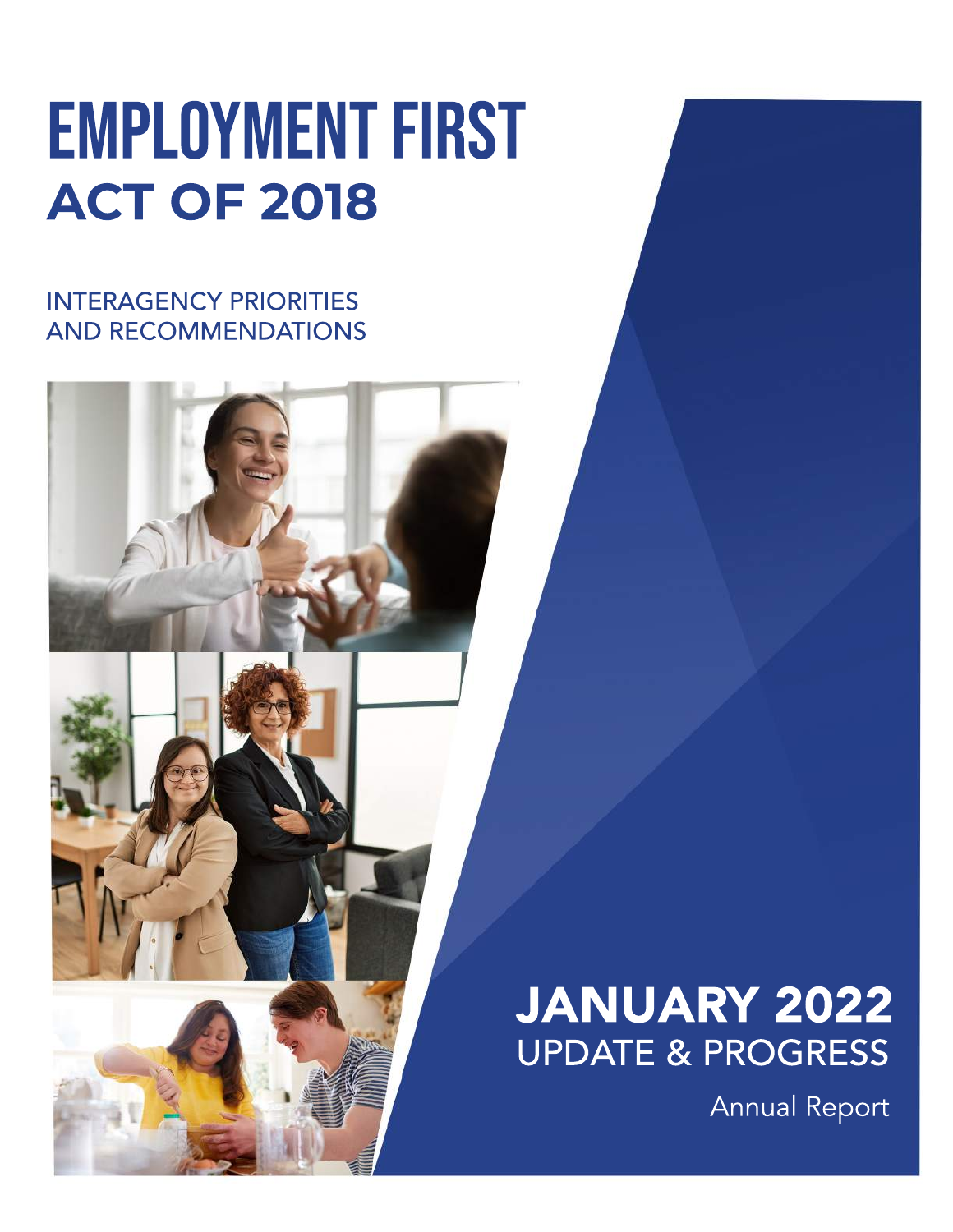#### Table of Contents

| Connecting to transition activities for future education & employment 9  |
|--------------------------------------------------------------------------|
| Increasing workforce participation and training upon graduation 11       |
|                                                                          |
|                                                                          |
| Enhancing supports and decreasing reliance on sheltered employment 16    |
| Improving workforce system collaboration and employer engagement 17      |
|                                                                          |
| Increasing Labor Force Participation rate for people with disabilities21 |
|                                                                          |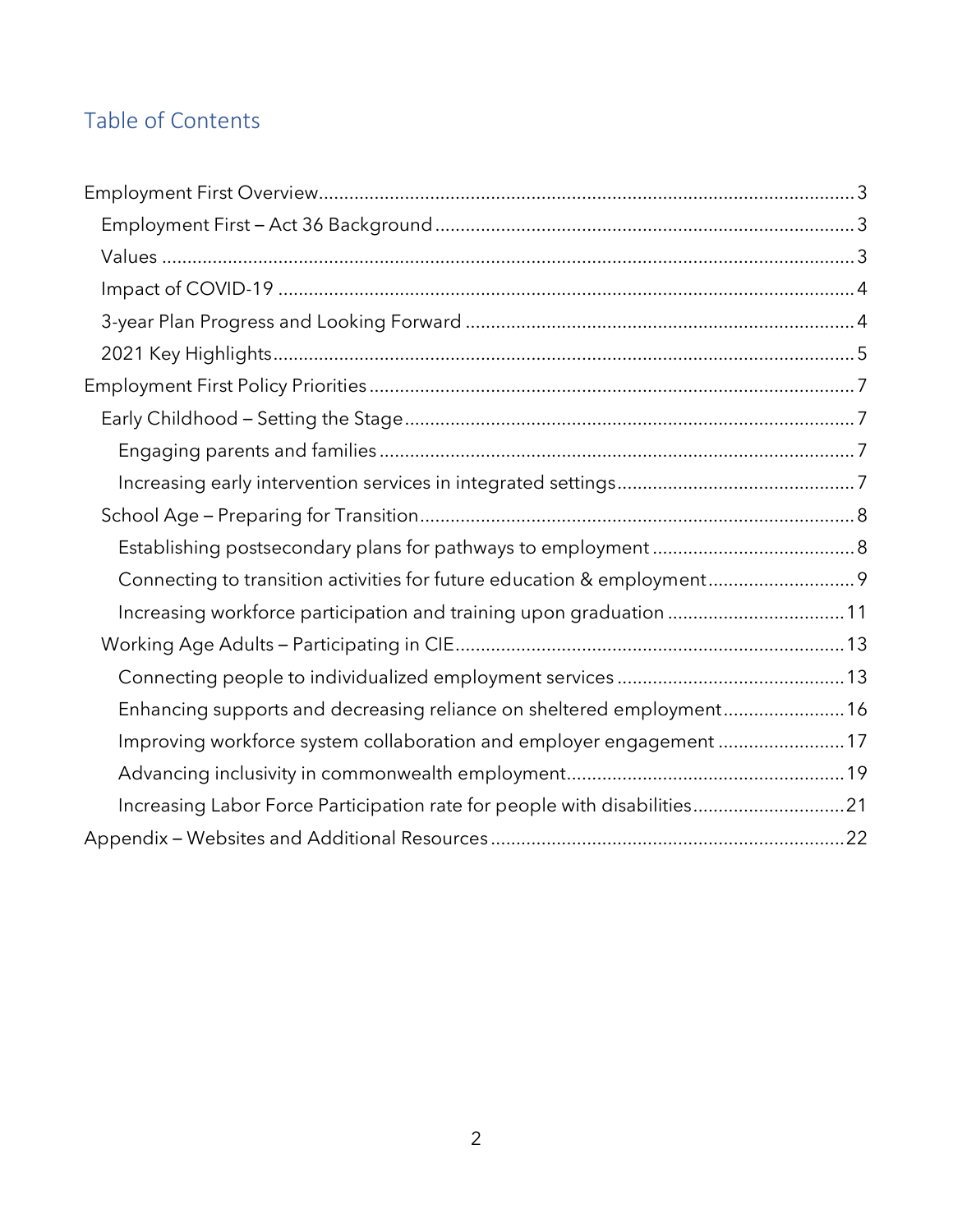# <span id="page-2-0"></span>Employment First Overview

### <span id="page-2-1"></span>Employment First – Act 36 Background

Pennsylvania recognizes the value that diverse and inclusive workplaces bring to our economy by contributing different perspectives and representing the state's diverse population. In addition, all Pennsylvanians deserve to have the opportunity to pursue work that meets basic living needs and which may also contribute to a sense of self-worth, social interaction, and inclusion.

In 2016, in alignment with the Workforce Innovation and Opportunity Act (WIOA), Governor Wolf issued an Executive Order establishing Employment First policy in Pennsylvania to support people with disabilities in pursuing, securing, and maintaining competitive, integrated employment (CIE). Two years later, the Employment First Act, [Act 36](https://www.legis.state.pa.us/cfdocs/legis/li/uconsCheck.cfm?yr=2018&sessInd=0&act=36) of 2018 (Act 36), permanently established the policy that CIE is the first consideration and preferred outcome of publicly funded education, training, employment and related services, and long-term services and supports for individuals with a disability.

Act 36 created the Governor's Cabinet for People with Disabilities and the Employment First Oversight Commission to ensure implementation of this policy through strong interagency collaboration and stakeholder engagement. The Act required the Governor's Office to submit an initial [three-year plan](https://www.dli.pa.gov/Individuals/Disability-Services/Documents/Employment-First-Act-three-year-plan.pdf) to the General Assembly, outlining recommendations and strategies to implement the Act and ensure individuals with disabilities have opportunities to achieve economic independence through CIE. The Act also requires the Governor's Office and the Commission to submit annual reports.

#### <span id="page-2-2"></span>Values

Several core values are embedded throughout state agencies' Employment First implementation:

**Person-centered**: Each person is a unique individual with their own interests, strengths, and abilities with the power to take an active role in the planning process, services, and opportunities that are most meaningful to them. This is represented in each agency's individualized and person-centered planning.

**Holistic:** Individuals are part of their families and communities, so services are provided with recognition that an individual's circumstances must be considered and that barriers may need to be addressed for effective service delivery and attainment of desired outcomes.

**Equitable:** Services are delivered with a focus on equity for everyone, regardless of race, ethnicity, national origin, gender, sexual orientation, gender identity, age, and disability, so that everyone has access to opportunities.

**Collaborative**: Partnership and meaningful stakeholder engagement are at the forefront of service delivery by agencies in state, federal, and local government. The Employment First policy is informed by insight and feedback from advocates who are experts in the field, providers who work directly with customers each day, and the individuals who are directly receiving services.

**Data-informed**: Data is collected and used to help monitor progress on achieving outcomes, identify areas of success and opportunity, and inform decision making in policy and programming. Data is available to the public to ensure transparency and active collaboration in advancing goals.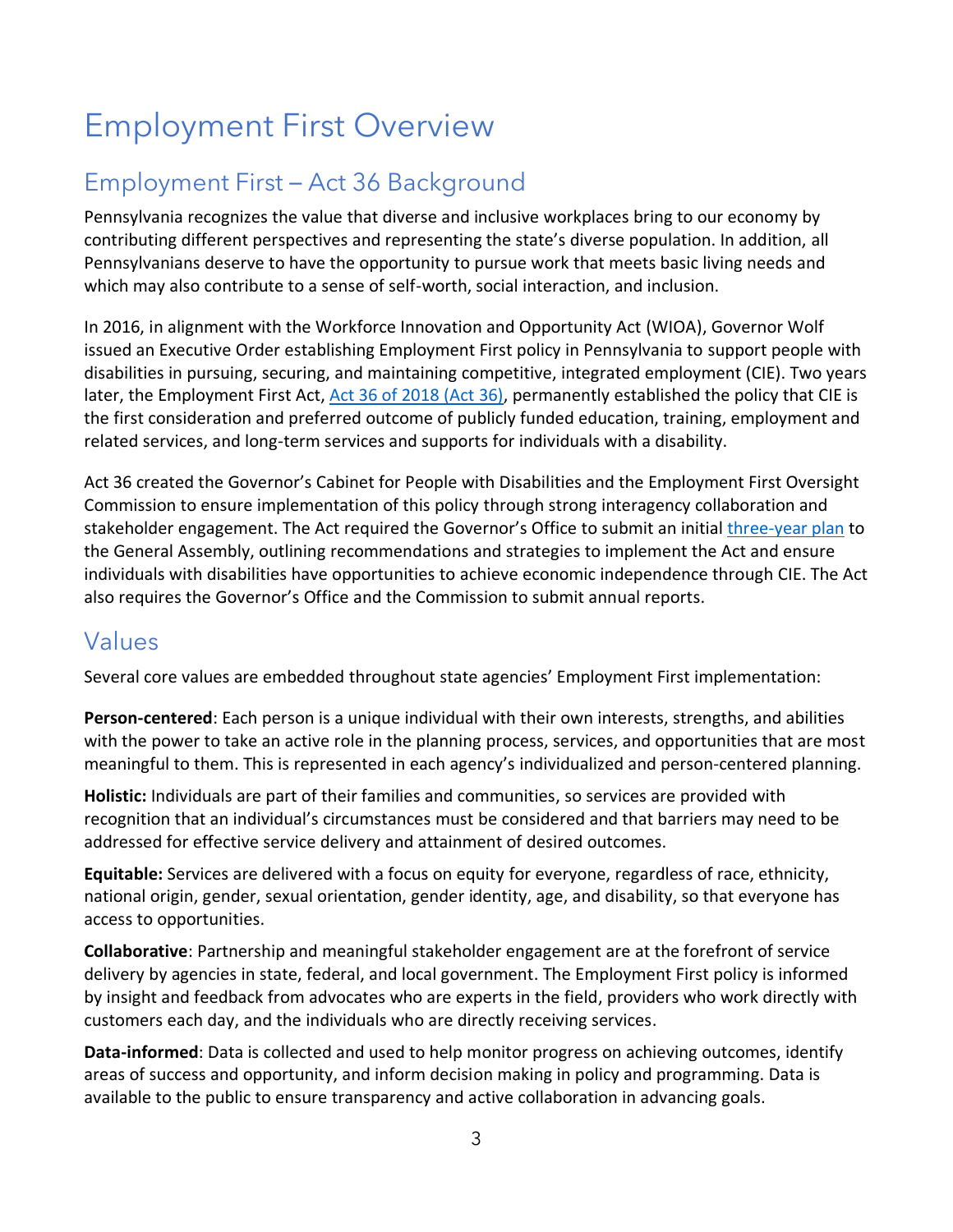### <span id="page-3-0"></span>Impact of COVID-19

The first year of the pandemic introduced challenges to employment for all populations as businesses and communities faced an unprecedented crisis. Many businesses closed, leaving tens of thousands of people unemployed with limited job opportunities. Many service provider organizations needed to develop new methods of service delivery for participants typically reliant on in-person interactions. Many people, particularly those with underlying health conditions, were unable or hesitant to pursue services or employment due to fear of contracting the virus.

Moving into the second year of the pandemic in 2021, equipped with more information, vaccines, and mitigation strategies, there was progress in businesses reopening, people returning to jobs, and the implementation of new service delivery strategies. However, workforce changes continued to be observed, and shifts in workforce trends are still evolving. Among these, labor force participation rates have decreased for various reasons, one of which is people reassessing their job quality and career pathways. In addition, moving to a more digitally-driven society has increased reliance on technology skills needed for workforce participation, requiring considerations for people without adequate access to broadband, devices, and digital skills.

With new variants emerging in the second half of the year and bringing back some of the initial concerns, COVID-19 continues to present challenges to consistent service delivery and accurate evaluation of employment outcomes. Yet, the pandemic is also introducing new opportunities, as businesses are seeking workers and implementing incentives and policies – such as more inclusive hiring practices, telework, and higher wages – to recruit and retain employees. These dynamic influences are important to consider in evaluating Employment First outcomes, reassessing goals, and adapting to future needs.

### <span id="page-3-1"></span>3-year Plan Progress and Looking Forward

The initial 3-year plan required by Act 36 included a significant number of priority areas and recommendations, with the primary purpose of embedding Employment First CIE policy into daily operations across agencies. Over the past three years, examples of this policy integration include:

- **Leadership structure:** The Governor's Cabinet for People with Disabilities and the Employment First Oversight Commission each meet on a quarterly basis throughout the year. Staff from multiple agencies engage with the Commission to provide requested data and information, presentations, and dialogue around goals. The Governor's Policy Office and the Office of Intergovernmental Affairs also provide staffing and support to the Commission.
- **Written policy:** Employment First policy language is now found in various agency documents and materials, including official bulletins and relevant contracts.
- **Trainings and materials:** Multiple agencies regularly conduct trainings and presentations and have developed materials to support families and individuals in exploring inclusive education and employment pathways and resources, largely assisted by the Pennsylvania Training and [Technical Assistance Network \(PaTTAN\)](https://www.pattan.net/) and various partners such as Parent Education & Advocacy Leadership (PEAL) and Hispanos Unidos para Ninos Excepcionales (HUNE).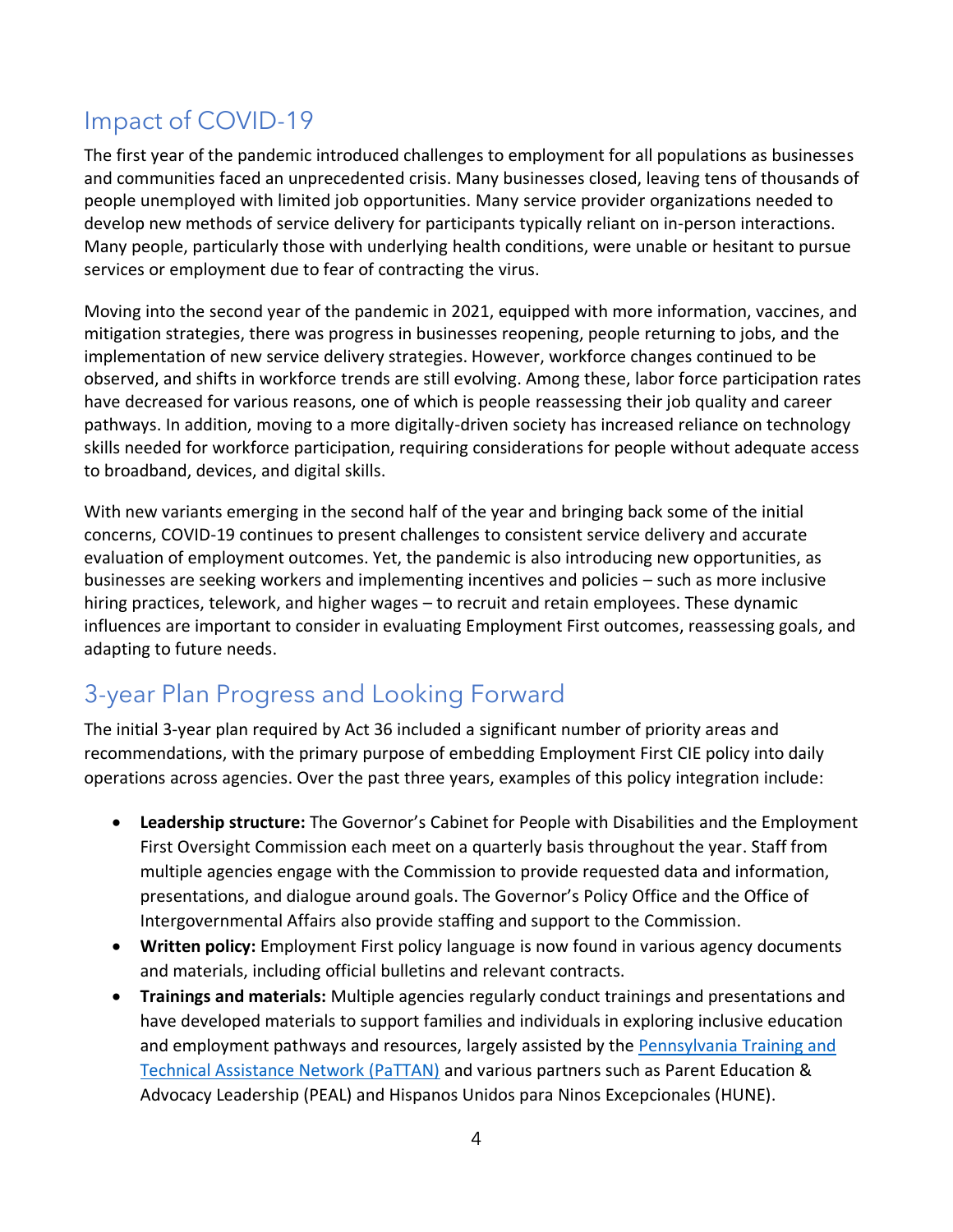- **Website information:** Sites such a[s We Can Work](https://www.dhs.pa.gov/WeCanWork/Pages/WeCanWork.aspx) and [PA Transition Resources](https://www.pasecondarytransition.com/) have been created to promote CIE and connect individuals, employers, and providers to resources. The [Employment First website](https://www.dli.pa.gov/Individuals/Disability-Services/employment-first/Pages/default.aspx) includes relevant information, reports, resources, and data.
- **Data tracking:** In addition to several agency-specific reports, th[e Employment First data](https://data.pa.gov/stories/s/Employment-First-Cabinet-Report-Current-Statewide-/emzf-g28a)  [dashboard](https://data.pa.gov/stories/s/Employment-First-Cabinet-Report-Current-Statewide-/emzf-g28a) is now available to track core measures of progress, identify areas of improvement, and establish benchmarks for accountability.
- **Agency agreements:** Several Memorandums of Understanding (MOUs) have formalized partnerships between agencies to increase interagency coordination, data collection, case sharing, funding opportunities, and more seamless engagement for people receiving services.

The initial 3-year plan also included extensive programming recommendations that were relevant in 2018-19. These programming recommendations and associated progress can be found in the plan and subsequent annual reports on the Employment First website. Going forward, with recognition of Employment First policy now being embedded into many regular operations, as well as the impact of the pandemic and evolving changes in the labor market, the Cabinet is focusing on a more targeted set of core areas and measures for continued progress. During the next year, the Cabinet's focus will be reviewing progress since 2018, along with the Commission's priorities, to revise program outcome goals and an updated set of recommendations for 2022-23 and beyond.

### <span id="page-4-0"></span>2021 Key Highlights

The Wolf Administration continues to make substantial progress across agencies and partners to further develop and implement the comprehensive plan to advance Employment First across the commonwealth and improve employment outcomes for Pennsylvanians with disabilities. Despite the challenges associated with the pandemic, 2021 also saw the continuation of innovative service delivery and several important accomplishments. Highlights include:

- **Creation of the Employment First Data Dashboard:** Several agencies represented on the Governor's Cabinet for People with Disabilities compiled data pertaining to Employment First initiatives for inclusion on a public-facing **Employment First Data Dashboard to show progress** over time. The measures are an initial set of core data elements selected to track participation in services and employment outcomes, many of which correspond to the focus areas in this report. The two data pages also are found on the PA Department of Labor and Industry (L&I) [Employment First website.](https://www.dli.pa.gov/Individuals/Disability-Services/employment-first/Pages/default.aspx)
- **New formalized partnership between agencies for transition activities:** In 2020, the PA Department of Education (PDE) and L&I Office of Vocational Rehabilitation (OVR) established an MOU to formally collaborate on improving vocational and career preparation for all Pennsylvania students with disabilities to participate in work-based learning, part time jobs, and career planning to pursue CIE after graduating from high school. During 2020-21, the agencies trained stakeholders on the content and mission of the MOU. In 2021-22 they will develop a funds-sharing agreement to hire positions to implement the MOU locally and focus on shared positions. During 2022-23, the PA Department of Human Services (DHS) Office of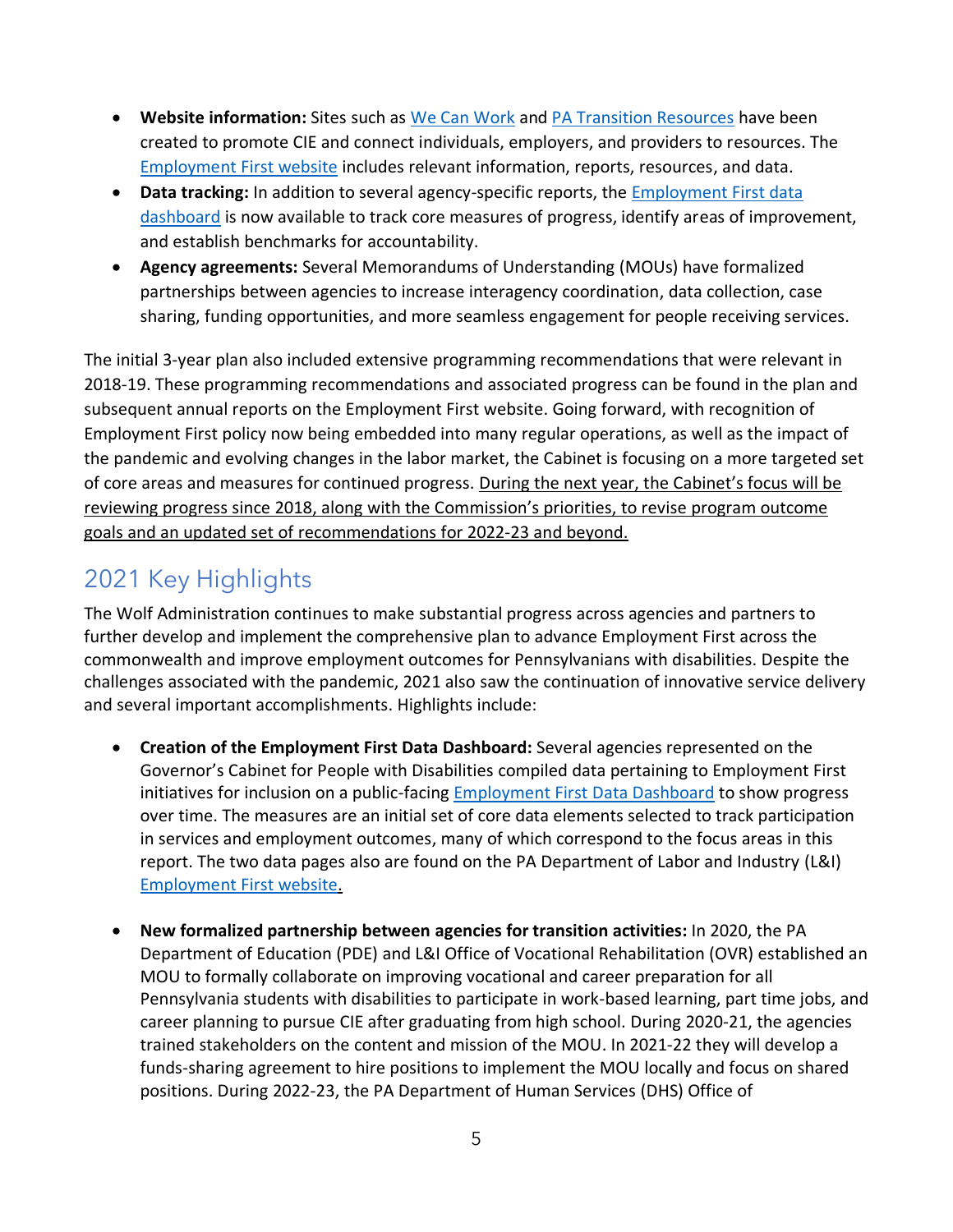Developmental Programs (ODP) will join the collaborative to ensure all agencies are supporting CIE of students with disabilities at the local level.

- **Launch of Postsecondary Transition website for individuals with disabilities:** Located at [pasecondarytransition.com,](https://www.pasecondarytransition.com/) PDE and OVR collaborated to create, fund, and maintain a new online resource with information related to employment for people with disabilities, including information for high school students.
- **New customized employment position:** The PA Office of Administration (OA) and OVR are piloting the application of customized employment concepts within state government. Customized employment is a process for achieving CIE through the development of a job position that is personalized to meet the needs of both the employee and the employer. Several positions were identified to create a customized role tailored to maximize the skills and talents of the employee. As of January 24, 2022, The Department of Revenue hired an individual through the customized employment process to perform tax processing work in a permanent, full-time position.

The following policy priorities section is reformatted from previous reports to focus on a set of core areas to identify progress and areas of opportunity. The areas of focus in this report look at key efforts over this past year, as well as priority areas informed by feedback from the Governor's Cabinet and the Employment First Oversight Commission. The Cabinet looks forward to continuing this work in 2022.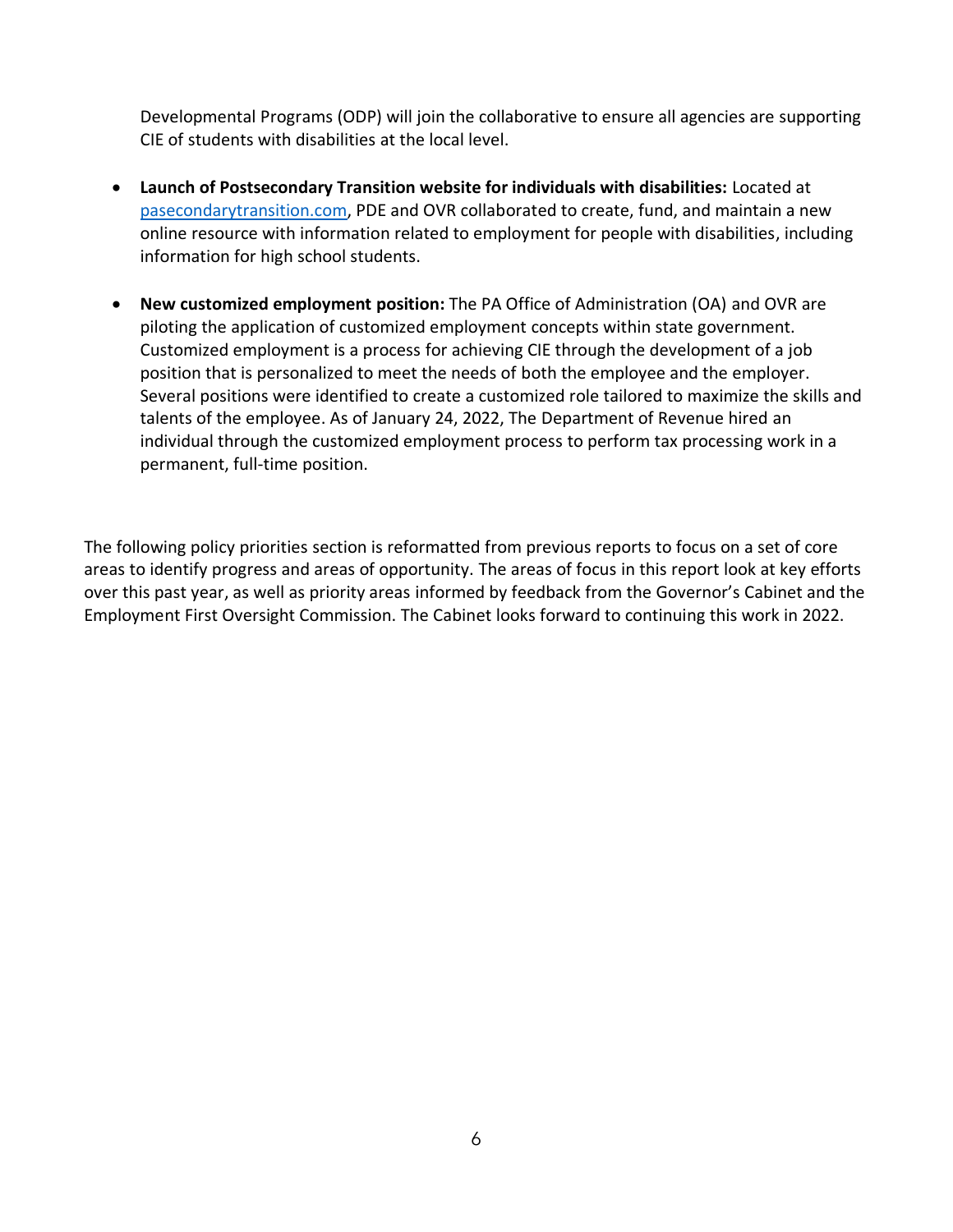# <span id="page-6-0"></span>Employment First Policy Priorities

### <span id="page-6-1"></span>Early Childhood – Setting the Stage

#### <span id="page-6-2"></span>Engaging parents and families

A first step in improving employment outcomes for people with disabilities is setting expectations, providing information, and changing the culture so that families and individuals know that future education and employment pathways are available. Agencies that engage with families and children at a young age have taken steps to enhance parent and family trainings and materials establishing this approach.

- The Office of Child Development and Early Learning (OCDEL) provides trainings on inclusion and Early Intervention (EI) services and has developed models on best practices. Since 2018, the number of families participating in or planning EI training has more than doubled. In 2020-21, 93 families participated in EI training and 376 families were involved in the planning of EI training.
- ODP and OCDEL continuously integrate the [Charting the LifeCourse](http://www.eita-pa.org/course/supporting-families-charting-the-life-course/) principles into service delivery systems by providing access to resources and trainings. ODP collaborates with the PA Family Network (PAFN), which includes Family Advisors across the state, and Self Advocates United as part of the Supporting Families Initiative to support this work.
- The Pennsylvania Department of Health (DOH) established language in grant agreements that promotes pathways to employment for children and youth with special care needs.
- OVR provides regular outreach to parents and families through Early Reach Coordinators and Vocational Rehabilitation Counselors.

#### <span id="page-6-3"></span>Increasing early intervention services in integrated settings

EI ensures that children birth to age five with developmental delays or other established factors that put them at risk of substantial delay have the best chance for healthy development by offering a range of developmental and social-emotional services. Services can be provided in the home, in a community-based setting, or at a specialized facility.

This priority focuses on providing services in the home or community, where the child is actively engaged with others through an integrated setting. OCDEL publishes data in the annual State Interagency Coordinating Council report and to the U.S. Department of Education Office of Special Education Programs. According to OCDEL, approximately 57,500 children participated in the Preschool EI program during school year 2020-21.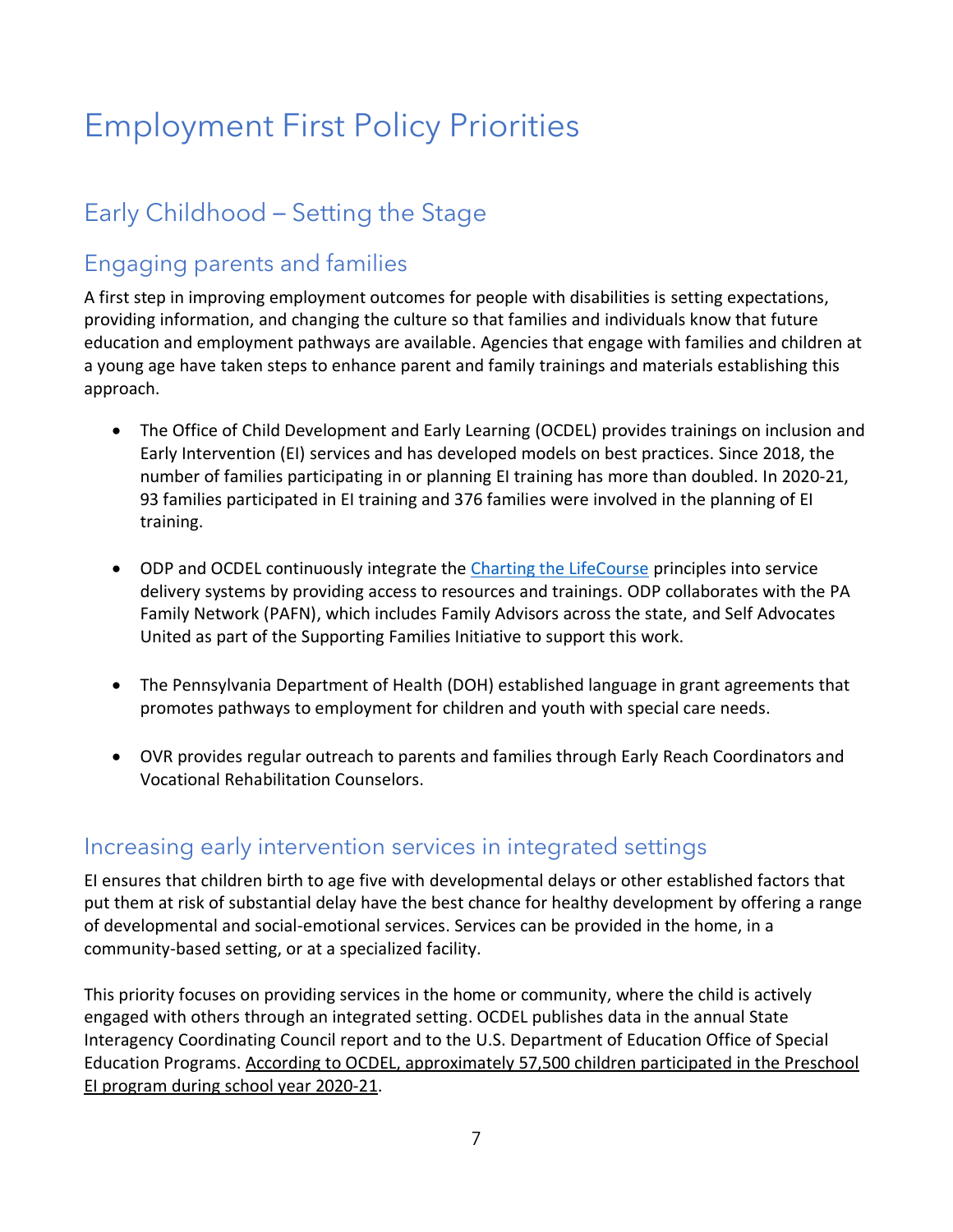| <b>Early Intervention Measures</b>                | FY 2018-19 | FY 2019-20 | FY 2020-21 |
|---------------------------------------------------|------------|------------|------------|
| Percent of infants and toddlers (birth to age-3)  | 99.92%     | 99.86%     | 99.92%     |
| receiving EI services in home and community       |            |            |            |
| settings                                          |            |            |            |
| Percent of preschool children (ages 3-5) that     | 64.32%     | 60.98%     | 55.87%     |
| have access to Early Childhood Education (ECE)    |            |            |            |
| and receive the majority of their services in ECE |            |            |            |
| Percent of preschool children that receive the    | 5.63%      | 8.83%      | 12.35%     |
| majority of their services in the home            |            |            |            |
|                                                   |            |            |            |
| Percent of preschool children that receive their  | 30.05%     | 30.19%     | 31.78%     |
| services in a specialized classroom               |            |            |            |
|                                                   |            |            |            |

### <span id="page-7-0"></span>School Age – Preparing for Transition

*Note: Additional transition activity data, including Pre-Employment Transition Services (Pre-ETS), is documented in [quarterly](https://www.dli.pa.gov/Individuals/Disability-Services/Pages/Act-26-Information.aspx) reports required by the Work Experiences for High School Students with Disabilities Act [\(Act 26 of 2016\)](https://www.legis.state.pa.us/cfdocs/legis/li/uconsCheck.cfm?yr=2016&sessInd=0&act=26).* 

#### <span id="page-7-1"></span>Establishing postsecondary plans for pathways to employment

The PDE Bureau of Special Education (BSE) works collaboratively with educators, schools, OVR, ODP, and other stakeholders to ensure students have access to quality and meaningful education, supports, services, and opportunities. Secondary Transition Coordinators at all 29 Intermediate Units (IUs) are trained to educate and support schools with implementing career readiness indicators with students with disabilities. During SY 2020-21, approximately 308,000 special education students attended school districts; 21,000 special education students attended brick-and-mortar charter schools; and 13,000 special education students attended cyber charter schools. PDE has a robust training plan for secondary transition that includes resources for students, families, and educators, such as:

- The [SecondaryTransition.org w](https://www.pattan.net/graduation-post-secondary-outcomes/educational-initiatives)ebsite for students and parents;
- [Transition Tidbits,](https://smore.com/d1cyk) a free monthly subscription regarding transition opportunities;
- Annual professional development for educators focused on the state Academic Standards for Career Education and Work, career readiness indicators, and PA Employment First;
- The Community of Practice 2021-22 state plan emphasizing person-driven planning (PDP) by creating a webinar series on PDP and supportive family, professional and youth toolkits;
- Train the Trainer for Secondary Transition IU Training & Consulting Specialists for Transition Discoveries and grants for local education agencies (LEAs) to implement Transition Discoveries locally.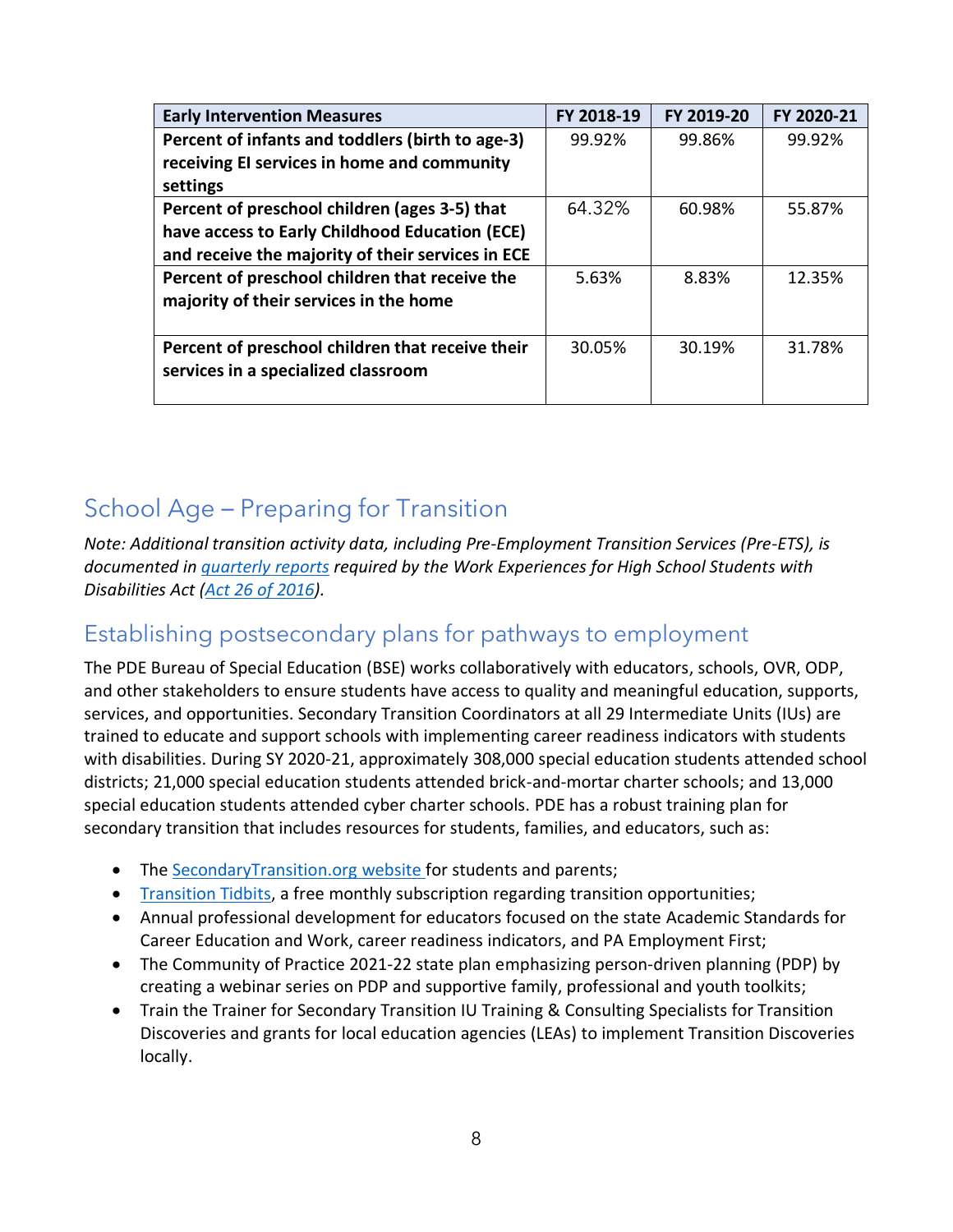For students eligible to stay in school from age 18 through age 21 under the Individuals with Disabilities Education Act (IDEA) and state law, PDE partners with agencies and stakeholders to adopt policies and promote practices emphasizing educational programming based in the community and prepares students to work and function in a community setting. Nearly 5,500 students in this age range remain in school each year. For the 2020-2021 school year, Act 66 of 2021 allowed 21-year-old students eligible under IDEA to remain in school for an additional school year. Of the potential 1,800 students, about 600 students returned for an additional year.

- **Middle school support:** PA's six-year initiative *Middle School Success: The Path to Graduation (*P2G) program provides professional development for schools and helps regional teams identify middle school students with emotional behavioral disorder who may be off-track for graduation. Local leadership teams use attendance, behavior, and course performance data to identify and implement academic and behavioral Evidence Based Practices aligned to the SSIP Coherent Improvement Strategies (i.e., Positive Behavior Interventions and Supports (PBIS), Family Engagement, etc.).
- **Educator professional development:** Training and technical assistance provided to schools emphasize the importance of Individualized Education Programs (IEPs) being grounded in practices that provide community opportunities, work-based opportunities, and independent living, with the least amount of supports necessary for success. Nearly 150 LEAs engaged in this professional development and have improved practices over the past year.
- **Collaborative IEP development:** OVR staff attendance at IEP meetings help support a comprehensive transition plan and connection to resources for student work experiences and future employment pathways. As of December 2021, an estimated 151,000 students with IEPs between the ages of 14 and 21 are eligible for transition and Pre-ETS. While OVR cannot attend every IEP meeting, staff attend whenever possible.

| <b>Total Number of IEP</b>  | SFY 2020-21 | SFY 2020-21 | SFY 2021-22 | SFY 2021-22 |
|-----------------------------|-------------|-------------|-------------|-------------|
| <b>Meetings Attended by</b> | Q3          | Ο4          | Ο1          | Q2          |
| <b>OVR staff</b>            | 2.257       | 1,526       | 1,127       | $2,687*$    |

\*This is an 80% increase from the prior year (*SFY 2020-21 Q2: 1,492*)

#### <span id="page-8-0"></span>Connecting to transition activities for future education & employment

BSE and OVR work together to support students' participation in work activities and to track workbased learning and paid work experiences. WIOA places significant emphasis on the provision of these services to students and requires that OVR set aside at least 15% of its federal funds to provide Pre-ETS to all eligible or potentially eligible students. In addition, ODP ensures that 100% of individuals with intellectual disability/autism age 21 and graduating have the opportunity to access waiver services which include employment support. Schools are required to make students aware of available services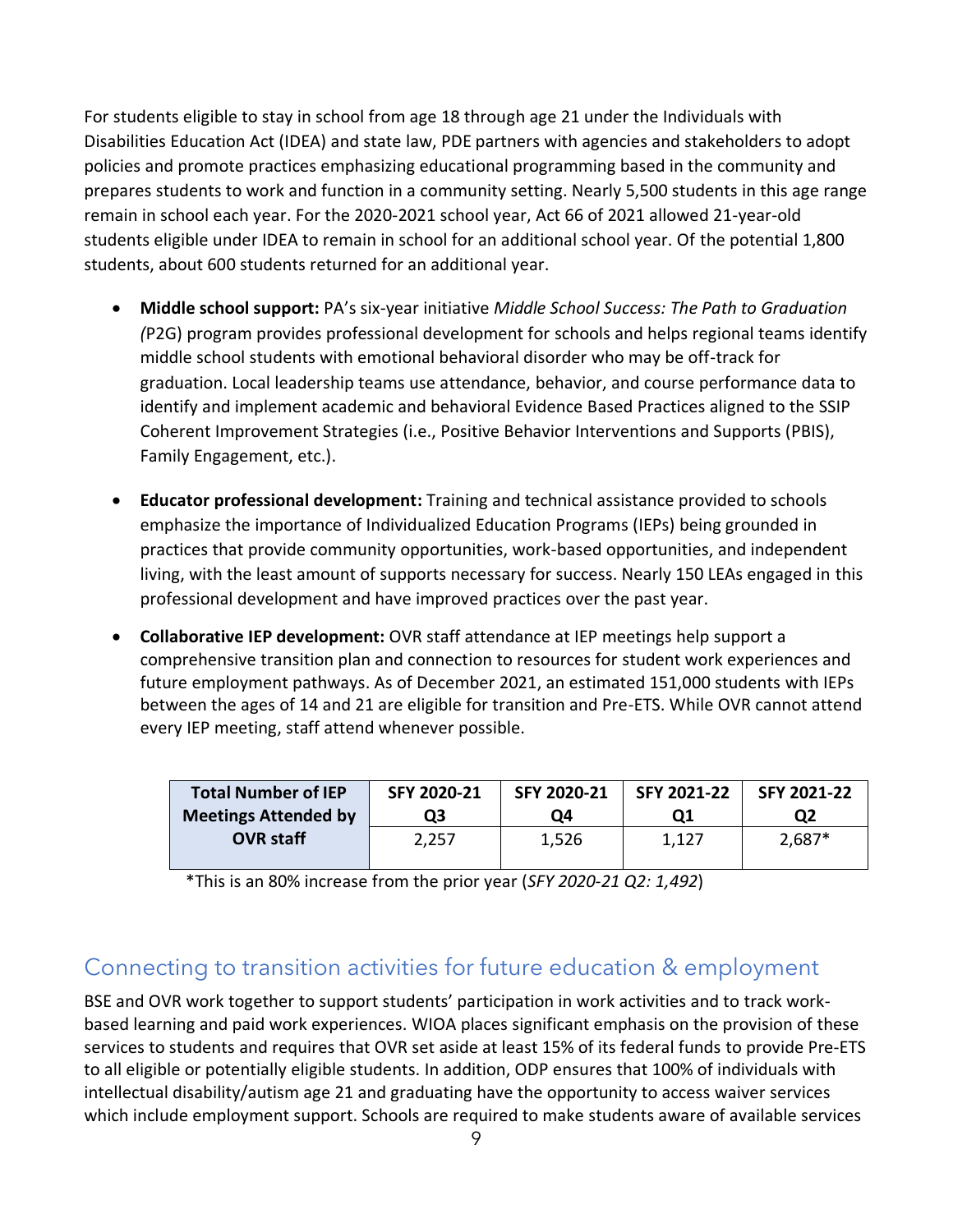when they exit and are encouraged to connect students to services long before graduation. To support the monitoring of transition activity progress, beginning in July 2021, PDE added several specific Employment First focused questions to their data collection:

| <b>Questions Added to PDE data collection</b>                                                                         | First year of revised data (2020-2021)                                                                               |
|-----------------------------------------------------------------------------------------------------------------------|----------------------------------------------------------------------------------------------------------------------|
| Does the student have a transition plan as part<br>lof the IEP?                                                       | 114,383 students had a Transition Plan                                                                               |
| Does the student have an outcome goal of<br>competitive integrated employment?                                        | 78,674 student had an outcome goal of<br>competitive integrated employment                                           |
| Did the student participate in a competitive<br>integrated paid work experience?                                      | 9,387 students participated in a<br>competitive integrated paid work<br>experience                                   |
| Did the student participate in individual job<br>coaching services funded by the school in a<br>paid work experience? | 9,810 students participated in individual<br>job coaching services funded by the<br>school in a paid work experience |
| Upon exiting high school, was the student<br>employed in a competitive integrated setting?                            | Upon exiting high school, 13,814<br>students were employed in a<br>competitive integrated setting                    |

- **Competitive Integrated Employment Grants:** CIE grants improve CIE outcomes for youth with disabilities by providing virtual and in-person work experiences, such as job shadowing, internship/practicum, cooperative education programs, apprenticeship, community-based work programs, and service learning (unpaid), with job coaching as appropriate, for youth with disabilities with preference for students at-risk of dropping out and/or youth who have difficulty obtaining employment, independently. Funding can be used to establish sites that can serve as models for community-based competitive employment for youth with disabilities and support partnerships between OVR, County/Community-Based Behavioral Health, the Office of Intellectual Disabilities, Centers for Independent Living, and other disability-specific support.
- **Pre-Employment Transition Services Participation**: OVR took several steps to increase Pre-ETS during COVID, including virtual programming; introducing a new Youth Ambassador program to hire students to work as self-advocates in their communities; making it easier to access Supported Employment services as a student; and, introducing an initiative to develop work experiences with colleges and universities. This year, OVR created two Vocational Rehabilitation (VR) Specialist positions to develop partnerships with employers who will provide work-based opportunities to students with disabilities.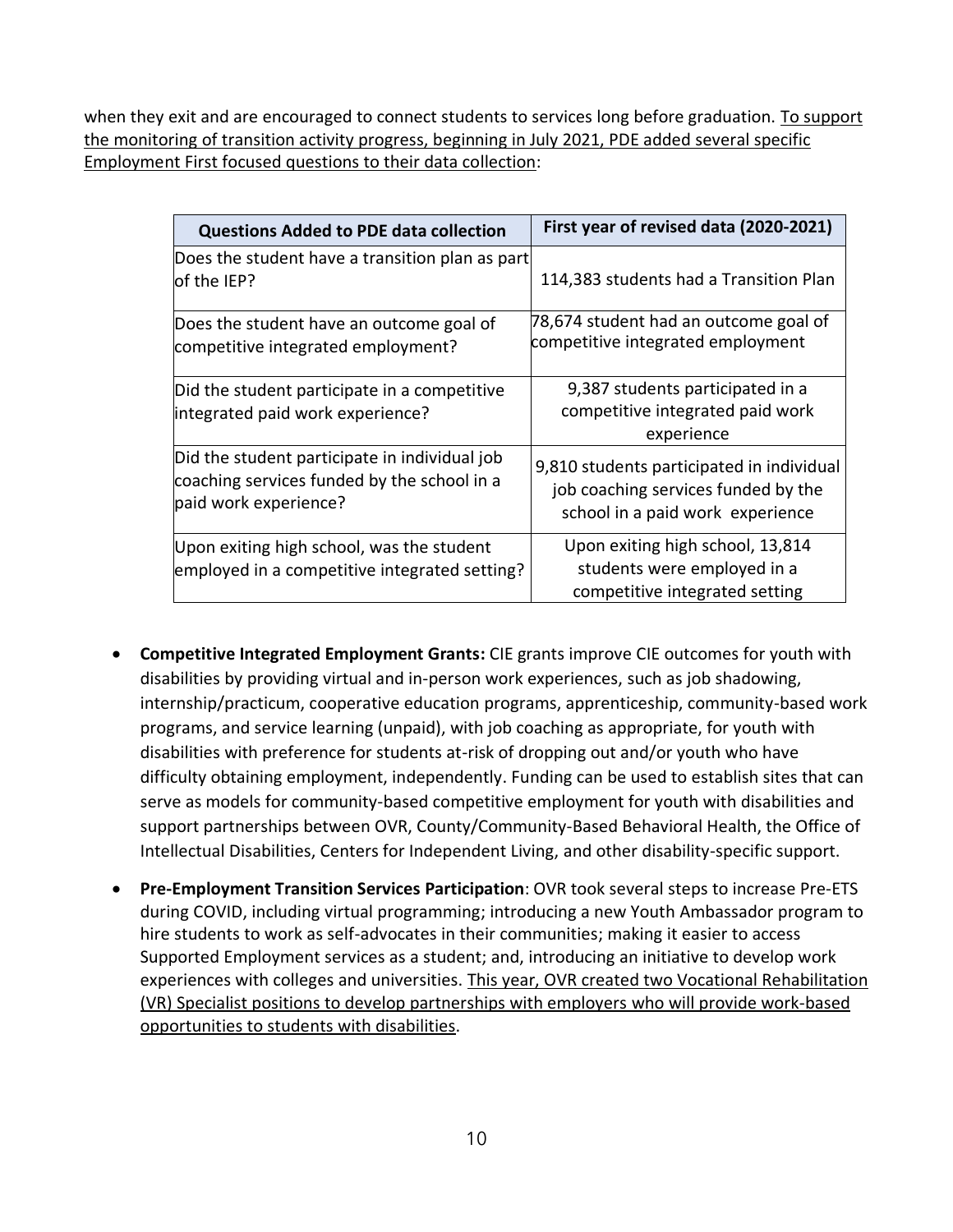| <b>Pre-ETS Related Services</b>                                     | <b>SFY 20-21</b><br>Q <sub>3</sub> | <b>SFY 20-21</b><br>Q4 | <b>SFY 21-22</b><br>Q <sub>1</sub> | <b>SFY 21-22</b><br>Q <sub>2</sub> |
|---------------------------------------------------------------------|------------------------------------|------------------------|------------------------------------|------------------------------------|
| <b>Counseling on Postsecondary</b><br><b>Training Opportunities</b> | 884                                | 988                    | 472                                | 643                                |
| Instruction in Self-Advocacy                                        | 950                                | 801                    | 668                                | 999                                |
| <b>Job Exploration Counseling</b>                                   | 1245                               | 1,215                  | 616                                | 1,148                              |
| <b>Work Based Learning</b>                                          | 500                                | 737                    | 911                                | 636                                |
| <b>Workplace Readiness Training</b>                                 | 2013                               | 1,673                  | 594                                | 1,389                              |
| <b>Total Number of Unique</b><br><b>Students Receiving Services</b> | 4,095                              | 4,005                  | 2,393                              | 3,447                              |

• **Summer programming**: Over the last decade, OVR in partnership with PDE has partnered with various entities to develop and offer summer programming opportunities, such as the Junior Summer Academy. The MY Work program, launched in Pittsburgh in 2019, allows students with disabilities to participate in a paid work experience with a local municipality during the summer. This initiative is now being implemented statewide. OVR also developed a summer program called Summer Postsecondary Experience that connects students to colleges and universities.

| <b>Specialized Pre-ETS Opportunities</b>               | <b>SFY 20-21</b> | <b>SFY 21-22</b> |
|--------------------------------------------------------|------------------|------------------|
| <b>Promoting Academic Success</b>                      | 54               | 38               |
| <b>MY Work Initiative Orientation</b>                  |                  | 151              |
| <b>Professional Connection Experience (PCE) Week 1</b> |                  | 26               |
| <b>DHH Summer Academy</b>                              |                  |                  |

#### <span id="page-10-0"></span>Increasing workforce participation and training upon graduation

Participating in comprehensive IEP planning and transition services ideally leads to CIE or enrollment in postsecondary education and training upon graduation. Below are several measures related to this outcome. Additional information may be found in the [Act 26 reports](https://www.dli.pa.gov/Individuals/Disability-Services/Pages/Act-26-Information.aspx) and [Data Dashboard.](https://data.pa.gov/stories/s/Employment-First-Cabinet-Report-Current-Statewide-/emzf-g28a)

| Act 26: Job Referrals Made to Employers by OVR on behalf of students |                               |                        |                        |                        |                        |  |  |
|----------------------------------------------------------------------|-------------------------------|------------------------|------------------------|------------------------|------------------------|--|--|
| <b>SFY 20-21</b><br>Q1                                               | <b>SFY 20-21</b><br><b>O2</b> | <b>SFY 20-21</b><br>O3 | <b>SFY 20-21</b><br>O4 | <b>SFY 21-22</b><br>Q1 | <b>SFY 21-22</b><br>Q2 |  |  |
| 546                                                                  | 641                           | 833                    | 926                    | 1,074                  | 594                    |  |  |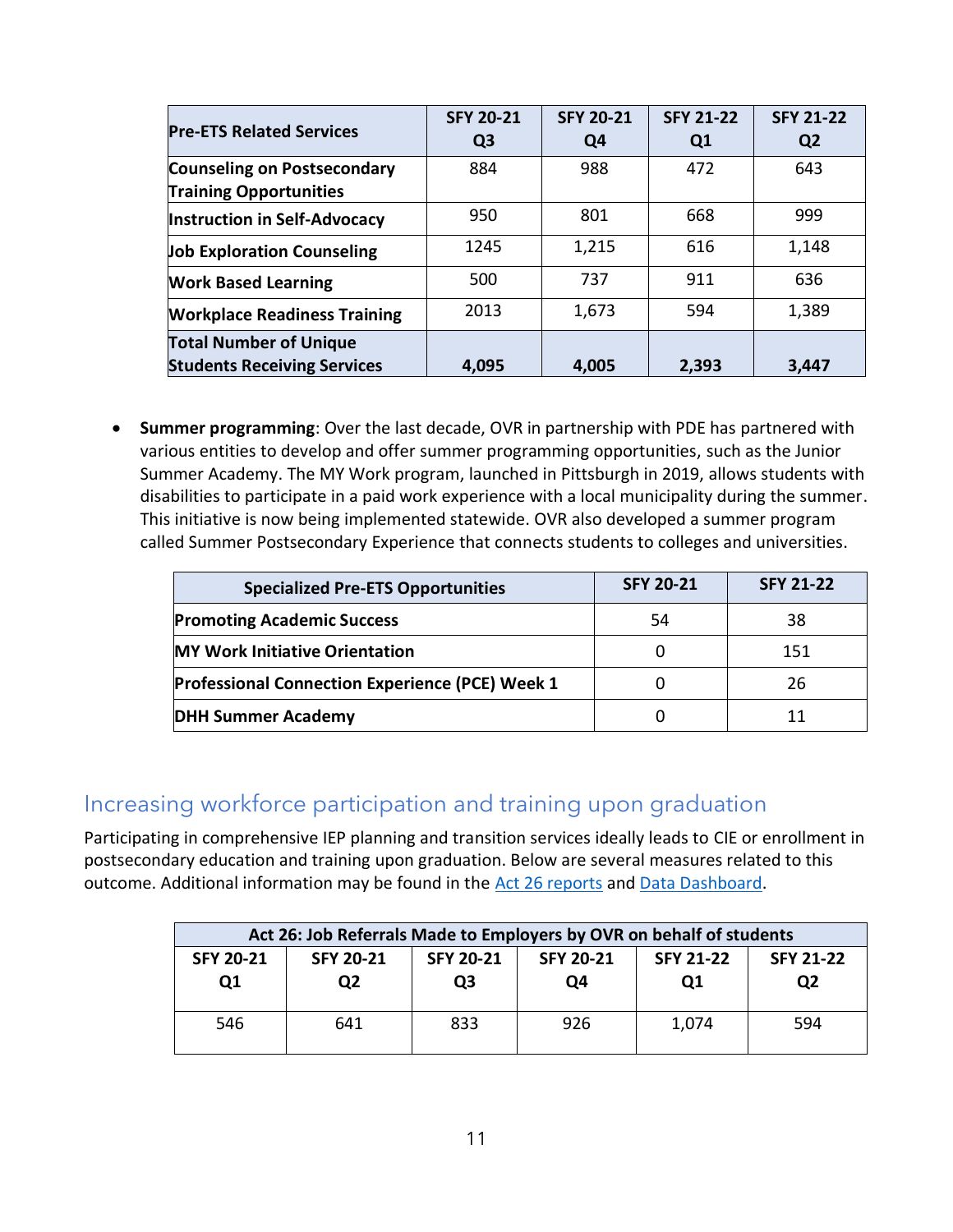| Act 26: Students with Disabilities who entered CIE within 3 months of Graduation<br>(by SFY Quarters) |               |                           |                           |               |               |                  |                  |
|-------------------------------------------------------------------------------------------------------|---------------|---------------------------|---------------------------|---------------|---------------|------------------|------------------|
| 2019-20<br>Q <sub>3</sub>                                                                             | 2019-20<br>Q4 | 2020-21<br>Q <sub>1</sub> | 2020-21<br>Q <sub>2</sub> | 2020-21<br>Q3 | 2020-21<br>O4 | 2021-22<br>$Q1*$ | 2021-22<br>$Q2*$ |
| 11                                                                                                    | 10            | 272                       | 400                       | 357           | 409           | $399*$           | $370*$           |

| Act 26: Students with Disabilities who entered CIE while OVR customers               |     |     |                |     |     |        |        |  |
|--------------------------------------------------------------------------------------|-----|-----|----------------|-----|-----|--------|--------|--|
| (by SFY Quarters)                                                                    |     |     |                |     |     |        |        |  |
| 2019-20<br>2020-21<br>2019-20<br>2020-21<br>2020-21<br>2020-21<br>2021-22<br>2021-22 |     |     |                |     |     |        |        |  |
| Q <sub>3</sub>                                                                       | Q4  | 01  | Q <sub>2</sub> | Q3  | Q4  | $Q1*$  | $Q2*$  |  |
|                                                                                      |     |     |                |     |     |        |        |  |
| 421                                                                                  | 202 | 107 | 238            | 209 | 224 | $186*$ | $232*$ |  |
|                                                                                      |     |     |                |     |     |        |        |  |

\* New data not included on graph below



• **Comprehensive Transition Programs (CTPs):** CTPs are one- or two-year college-based certificate and credential programs for young adults with intellectual or other developmental disabilities who are not otherwise able to meet eligibility criteria to enroll in a traditional postsecondary degree program. OVR provides financial aid for CTPs; ODP covers Education Support services to assist with tuition costs when other resources are not available. In 2015,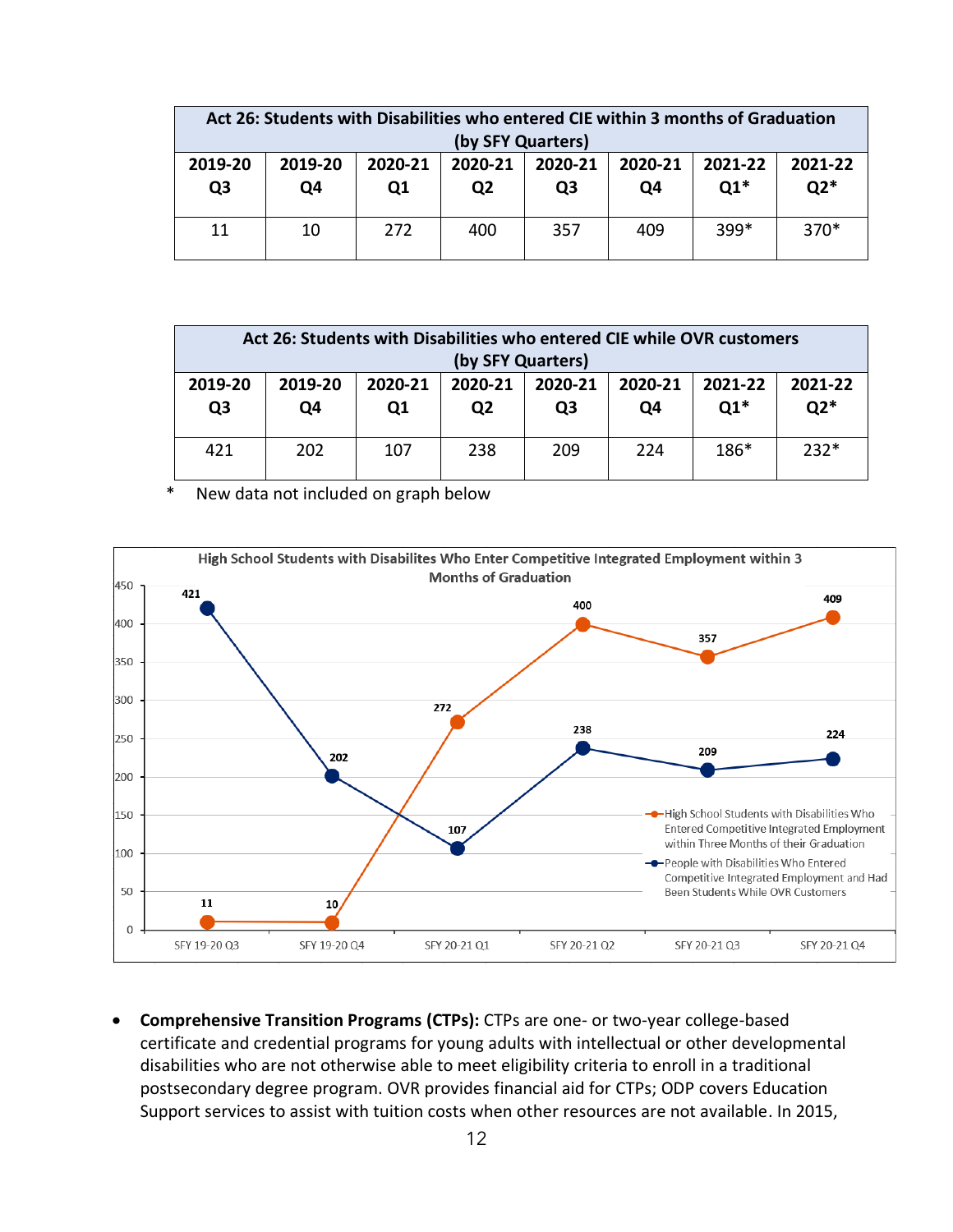Millersville University, one of the universities in the Pennsylvania State System of Higher Education received federal funding to collaborate with PSU Harrisburg and Mercyhurst University and others to build the PA Inclusive Higher Education Consortium to serve young adults with intellectual and developmental disabilities. Additional information is needed to understand current participation and progress of CTP enrollment and completion, in addition to other postsecondary enrollment measures.

- **Hiram G. Andrews Center (HGAC):** The mission of the HGAC is to offer quality postsecondary education, preemployment transition, and support services to customers as they determine and pursue individualized goals of employment and independence. Programs and services are available to the public and to individuals with or without disabilities. On average the HGAC serves 1,400 people per year and 900 during reduced COVID-safe operations.
	- o Employment Rates: 69-84%, average annual range for 2016-21 (all CIE)
	- o Hourly Starting Wage: \$10.52-\$15.49, average annual range for 2016-21
	- o Employer Satisfaction Rates: 83-95%, average annual range for 2017-21

### <span id="page-12-0"></span>Working Age Adults – Participating in CIE

#### <span id="page-12-1"></span>Connecting people to individualized employment services

Several state agencies coordinate and fund services for working age adults to support CIE goals.

• **Office of Vocational Rehabilitation (OVR):** OVR provides vocational rehabilitation services to help people with disabilities prepare for, obtain, or maintain employment. Counselors are available to conduct interviews, assist customers in developing vocational goals, and organize a variety of services. An Individualized Plan for Employment (IPE) is developed which establishes vocational objectives, services, providers, and responsibilities. Services include but are not limited to: counseling and guidance, diagnostic services, assessments, information and referral, job development and placement, and personal services such as readers or sign language interpreters which come at no cost to the individual.

| <b>OVR by the Numbers 2021</b>                                         |         |         |         |         |  |  |  |  |
|------------------------------------------------------------------------|---------|---------|---------|---------|--|--|--|--|
| PY 2018-19<br>PY 2017-18<br>PY 2019-20<br>PY 2020-21<br><b>Measure</b> |         |         |         |         |  |  |  |  |
| <b>Individuals Engaged with</b><br><b>OVR</b>                          | 72,334  | 69,421  | 54,549  | 45,535  |  |  |  |  |
| <b>New Applicants</b>                                                  | 21,065  | 19,904  | 12,060  | 9,693   |  |  |  |  |
| <b>Individiuals Placed in</b><br><b>Employment</b>                     | 7,885   | 7,485   | 6,953   | 4,773   |  |  |  |  |
| <b>Average Hourly Wage</b>                                             | \$13.28 | \$13.84 | \$14.11 | \$14.61 |  |  |  |  |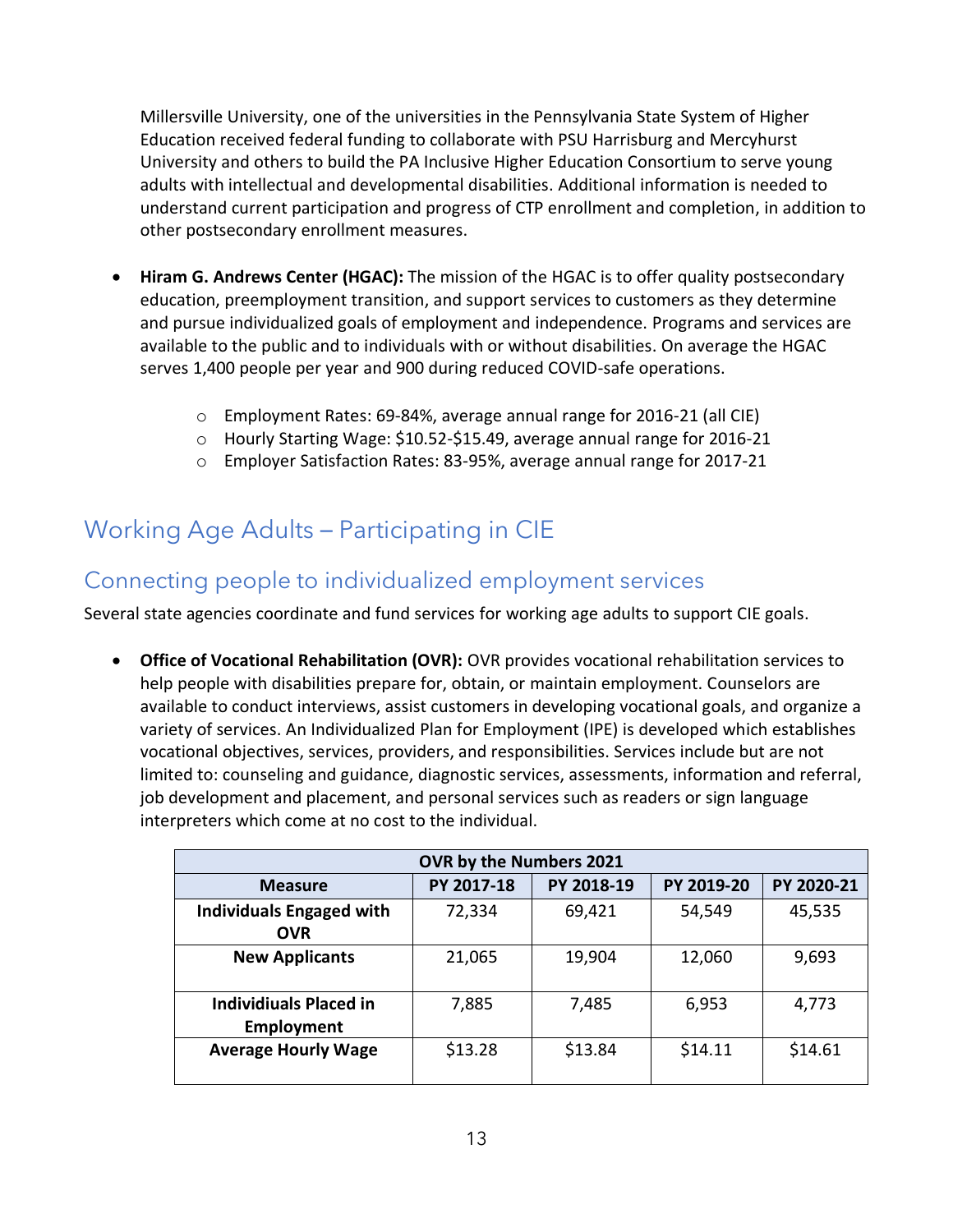• **Office of Developmental Programs (ODP):** ODP serves individuals with an intellectual disability or autism. ODP provides services that support an individual to obtain and maintain employment, in accordance with the [Everyday Lives](https://www.dhs.pa.gov/Services/Disabilities-Aging/Documents/Everyday%20Lives/Everyday%20Lives%CB%90%20Values%20In%20Action%20(c_241391).pdf) framework, which includes employment considerations. Each individual enrolled with ODP has an individual support plan (ISP) developed using person-centered planning. Employment goals include specific activities such as exploring CIE, updating hours of employment, changing jobs, or career advancement. These services are funded by Medicaid, which is required to be a last-dollar payer source. If comparable services are available through other means, they must be provided first.

| <b>ODP Employment Services Measures</b>                                                                                |        |        |        |        |  |  |  |
|------------------------------------------------------------------------------------------------------------------------|--------|--------|--------|--------|--|--|--|
| <b>SFY 21-22</b><br><b>SFY 21-22</b><br>As of<br>As of<br><b>Measure</b><br>12/31/2019<br>12/31/2018<br>$Q1*$<br>$Q2*$ |        |        |        |        |  |  |  |
| Number of people ages 18-64<br>enrolled with ODP with an<br><b>Employment Goal on their ISP</b>                        | 13,052 | 13,505 | 13,787 | 13,878 |  |  |  |
| Number of people ages 18-64<br>enrolled with ODP with CIE                                                              | 6,470  | 7,136  | 6,745  | 7,057  |  |  |  |

\*data reporting transitioned to a quarterly basis

| Number of people enrolled with ODP | 2018 | 2019 | 2020 | 2021 |
|------------------------------------|------|------|------|------|
| reporting self-employment          | 333  | 333  | 209  | 350  |
|                                    |      |      |      |      |

\*data compiled from ad hoc request

| Authorized Benefits Counseling Services | <b>FY 2019</b> | <b>FY 2020</b> | <b>FY 2021</b> |
|-----------------------------------------|----------------|----------------|----------------|
| in ODP                                  | 100            | 163            | 272            |
|                                         |                |                |                |

\*data compiled from ad hoc request

• **Office of Long-Term Living (OLTL):** OLTL's Community HealthChoices Waiver Program serves older Pennsylvanians, individuals with a physical disability, and some other disability types. CHC provides services that support an individual to obtain and maintain CIE. Each individual has a Person-Centered Service Plan (PCSP) directed by the participant. CHC offers participants access to five specific employment services: Benefits Counseling, Career Assessments, Job Finding, Job Coaching, and Employment Skills Development Services. Services are currently coordinated through three CHC Managed Care Organizations (MCOs). These services are funded by Medicaid, which is required to be a last-dollar payer source. If comparable services are available through other means, they must be provided first.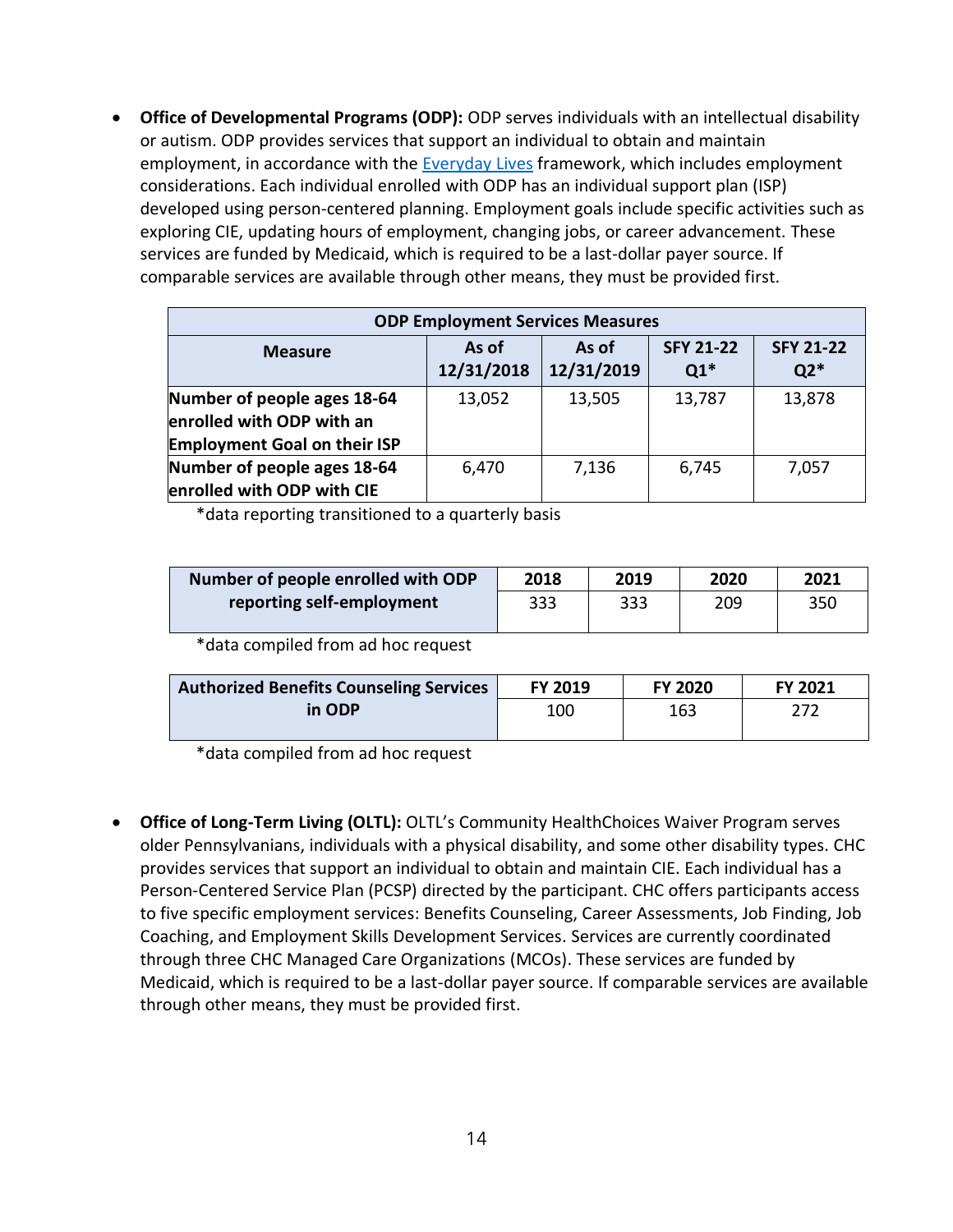| <b>OLTL Employment Services Measures by MCO and Year</b> |        |        |            |        |             |        |
|----------------------------------------------------------|--------|--------|------------|--------|-------------|--------|
| <b>Measures</b>                                          | AHC/KF |        | <b>PHW</b> |        | <b>UPMC</b> |        |
|                                                          | 2020   | 2021   | 2020       | 2021   | 2020        | 2021   |
| <b>HCBS Participants Age 21-64</b>                       | 30,455 | 32,361 | 12,420     | 10,542 | 14,776      | 15,786 |
| <b>Goal on PCSP (count)</b>                              | 532    | 582    | 209        | 279    | 61          | 213    |
| <b>Goal on PCSP (percent)</b>                            | 1.75%  | 1.8%   | 1.68%      | 2.65%  | 0.41%       | 1.35%  |
| <b>Authorization (count)</b>                             | 51     | 63     | 11         | 24     | 102         | 118    |
| <b>Authorizations (percent)</b>                          | 0.17%  | 0.19%  | 0.09%      | 0.23%  | 0.69%       | 0.75%  |
| <b>Employed (count)</b>                                  | 299    | 330    | 19         | 86     | 73          | 113    |
| <b>Employed (percent)</b>                                | 0.98%  | 1.02%  | 0.15%      | 0.82%  | 0.49%       | 0.72%  |
| Confirmed CIE (count)                                    | 241    | 303    | 18         | 84     | $\ast$      | 46     |
| Confirmed CIE (percent)                                  | 0.79%  | 0.94%  | *          | 0.80%  | $\ast$      | 0.29%  |

*Source: Ops 22 and Standard CHC Enrollment Reports for CY2020 and CY 2021 All percentage calculations are based on "HCBS Participants Age 21-64" as denominator \*indicates data is suppressed due to figure less than 11*

| <b>Benefits Counseling Services</b>       | Total |
|-------------------------------------------|-------|
| <b>Authorized HCBS - Benefits</b>         | 27    |
| <b>Counseling</b>                         |       |
| <b>Comparable services in Referred to</b> | 268   |
| <b>Employment Service - Other</b>         |       |
| <b>Comparable Benefits Counseling</b>     | 252   |
| <b>Counts Submitted by MCOs</b>           |       |

*Source: Ops 22 and Standard CHC Enrollment Reports for CY 2021*

• **Office of Mental Health and Substance Abuse Services (OMHSAS):** OMHSAS supports counties in delivering employment services among various other mental health and substance abuse supports. This year, OMHSAS began requiring employment services data to be included in annual county reports, including the number of individuals who have received supported employment services that lead to CIE. The first reports with this new information were provided in July 2021. OMHSAS continues to work with counties to submit the requested data. These services are funded by Medicaid, which is required to be a last-dollar payer source. If comparable services are available through other means, they must be provided first.

[County Mental Health Plans can be reviewed for their supported employment on the DHS](https://www.dhs.pa.gov/docs/Block-Grants/Pages/Block-Grant-County-Reports.aspx)  [website.](https://www.dhs.pa.gov/docs/Block-Grants/Pages/Block-Grant-County-Reports.aspx)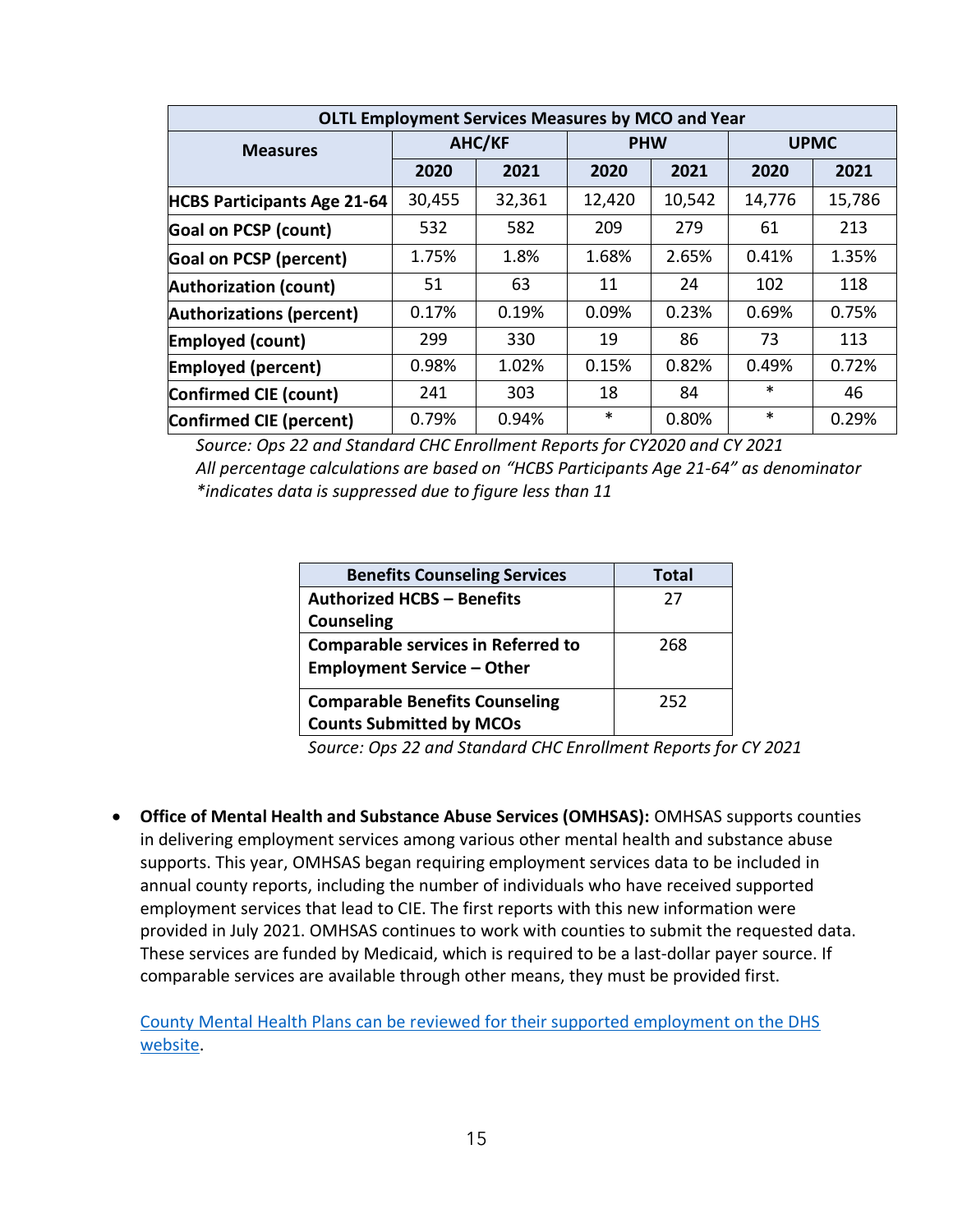• **High quality service providers:** Employment services require specialized knowledge. There must be adequate capacity to meet demand for the various services provided through state agencies, and those services must be provided by trained and qualified individuals

| <b>Certification Completions</b>                                                                                    | FY 2019-20 | FY 2020-21 |
|---------------------------------------------------------------------------------------------------------------------|------------|------------|
| Persons who completed certification in Discovery<br>(ODP/Temple Agreement)                                          | 37         | 14         |
| Persons who completed certification in Customized<br>Employment (ODP/Temple Agreement)                              | 8          | 20         |
| Persons who completed certification in Systematic<br>Instruction ("Intentional Teaching") (ODP/Temple<br>Agreement) | 11         | 21         |
| Persons who completed certification in College of<br>Employment Services' (CES) ACRE-approved training              | 561        | 193        |

| <b>Credentialed Providers</b>                                     | 2020 | 2021 |
|-------------------------------------------------------------------|------|------|
| Total number of OLTL credentialed employment<br>service providers | 202  | 207  |

| <b>Enrolled Providers that Offer Benefits</b><br><b>Counseling</b> | 2019 | 2020 | 2021 |
|--------------------------------------------------------------------|------|------|------|
| <b>ODP</b>                                                         |      | N/A  | 46   |
| OLTI                                                               | N/A  | 15   |      |

#### <span id="page-15-0"></span>Enhancing supports and decreasing reliance on sheltered employment

Employment First policy is focused on supporting individuals with disabilities in attaining employment in workplaces with a diverse workforce and competitive wages and benefits. Some individuals with disabilities are employed in sheltered work environments with subminimum wages. An important objective of Employment First is to continue to implement Section 511 of WIOA (which is intended to limit the payment of subminimum wage to people with disabilities using special wage certificates under Section 14c of the Fair Labor Standards Act) to support individuals receiving services in sheltered work who want to pursue CIE. Using a person-centered approach, OVR provides career counseling sessions to individuals in sheltered workshops on the benefits of CIE and how to use OVR services.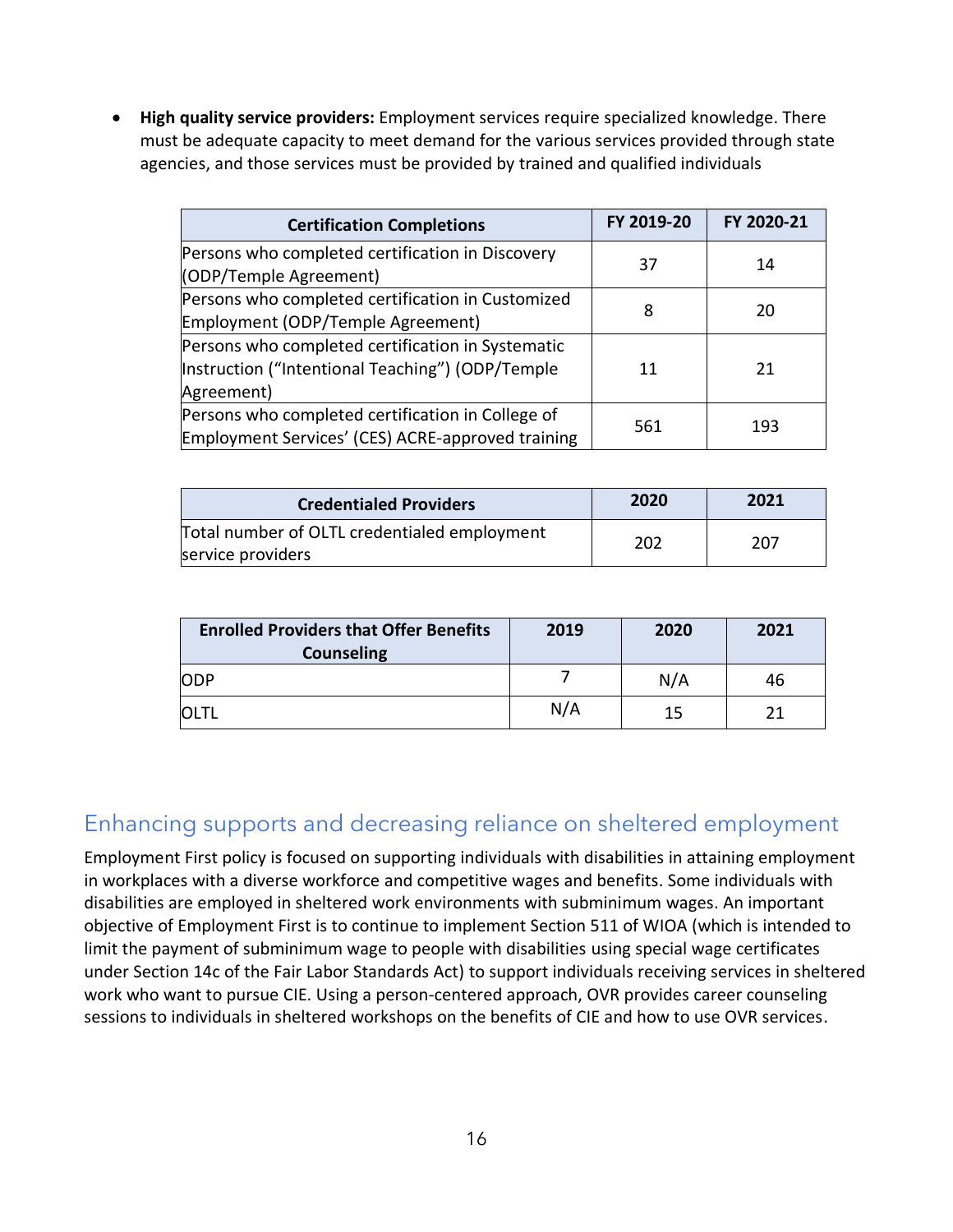| OVR 511 Report SFY 2021-22 to date                                                          | <b>SFY 20-21</b> | <b>SFY 21-22</b> |
|---------------------------------------------------------------------------------------------|------------------|------------------|
| <b>511 Sessions Conducted</b>                                                               | 1,056            | 315              |
| <b>Session Attendees</b>                                                                    | 3,762            | 1,787            |
| Number of Attendees Interested in OVR Services                                              | 128              | 115              |
| Median Hourly Wage of 511 Customers placed into<br><b>Competitive Integrated Employment</b> | \$7.50           | N/A              |

In addition, ODP and OVR jointly contracted with nationally recognized experts to hold provider transformation leadership "boot camp" sessions that provided training to help providers of facilitybased services transform their business model to one that supports CIE. In 2021, ODP and OVR funded another round of training and technical assistance for facility-based providers on business model transformation. Executive leadership from 23 Community Participation Support providers attended a free three-day training that was conducted by three nationally recognized experts. Fifteen providers that attended the training were selected to participate in regional learning collaboratives facilitated by a national expert to assist providers in developing and implementing a plan to take concrete and targeted measures to make the transformation. The regional collaboratives have been meeting regularly in the fall and winter of 2021

#### <span id="page-16-0"></span>Improving workforce system collaboration and employer engagement

The [state WIOA plan](https://www.dli.pa.gov/Businesses/Workforce-Development/Documents/wioa/2020-WIOA-State-Plan.pdf) outlines the goals and activities for the workforce system so that Pennsylvanians can access a one-stop system of coordinated employment and training services at their local PA CareerLink® office or on the PA CareerLink® website. The plan includes federal core partners (including OVR), state required partners, and local partners. Many people with disabilities who enter the workforce system are receiving services through OVR, while others may not be; the need for OVR services by people with disabilities varies. Efforts should continue to be made within the workforce system to ensure collaboration between partners to advance inclusive environments and services, and co-enrollment in applicable services when appropriate.

- **PA CareerLink® office accessibility**: Over the past years, OVR started conducting accessibility reviews of PA CareerLink® offices. While these were on pause during the pandemic, OVR resumed reviews in the Fall of 2021 and will continue until all sites have been assessed and provided with recommendations to increase accessibility.
- **Training for WIOA partner programs**: The WIOA state plan includes a goal to increase training to all front-line staff on available program offerings to allow for informed internal and external referrals to additional services and facilitate serving the holistic needs of the customer.
- **Employer support and engagement:** During 2021, OVR developed a business design tool and ad-hoc reporting capability to collect and publish data on businesses that receive assistance from OVR. Training for OVR business services staff on this tool will begin in 2022. Goals will be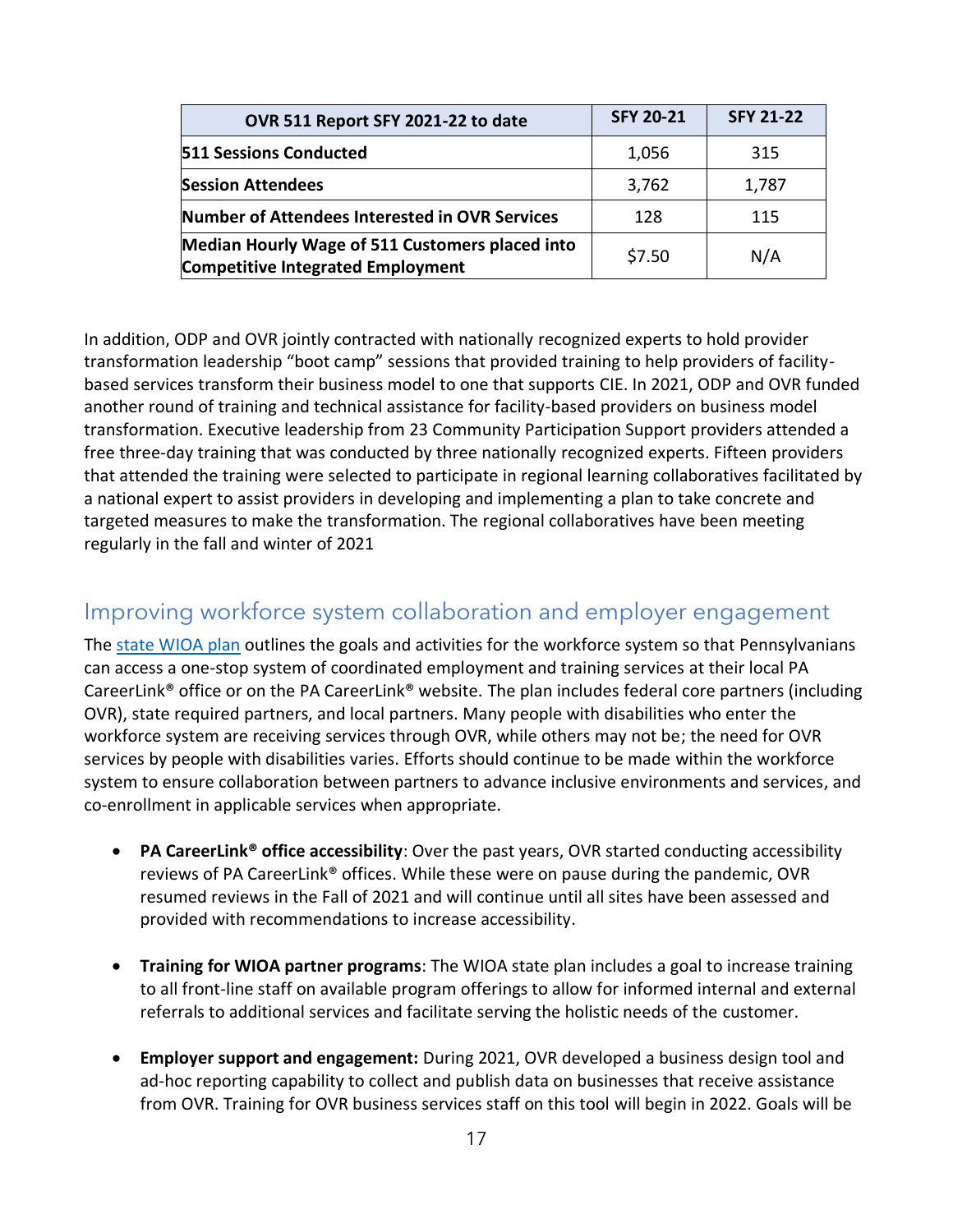established once a baseline of data is captured in the Commonwealth Workforce Development System when implementation begins. OVR is in the process of developing a business services strategic plan to strengthen and promote OVR services to businesses and customers. OVR supports local business services staff membership and the participation of local chambers of commerce and Society for Human Resource Management organizations.

• **Workforce system Participation:** The below graphs show the number and percent of participants in several core and partner WIOA programs who self-identify as having a disability. *The full display of the below images can be found on the [data dashboard](https://data.pa.gov/stories/s/Employment-First-Cabinet-Report-Current-Statewide-/emzf-g28a)*.

**Individuals with a Disability who Receive Services from PA CareerLink® Workforce Programs (Adult, All Workforce Programs, Dislocated Worker, Trade, Wagner-Peyser, Youth)**

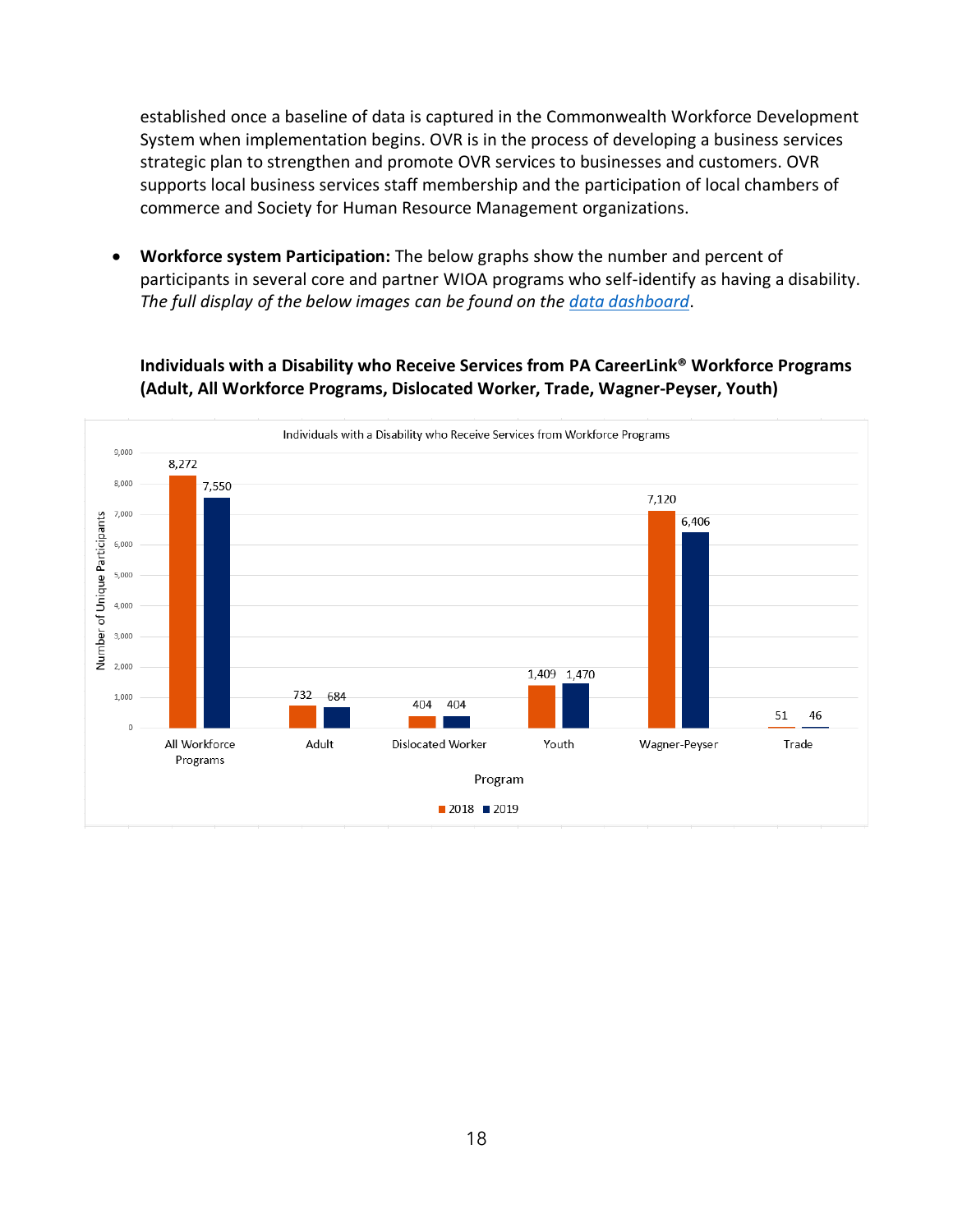

#### **Employment Outcomes of Individuals who Completed PA CareerLink® Workforce Programs (Adult, All Workforce Programs, Dislocated Worker, Trade, Wagner-Peyser, Youth)**

#### <span id="page-18-0"></span>Advancing inclusivity in commonwealth employment

With nearly 70,000 employees, the commonwealth is Pennsylvania's second largest employer. The commonwealth has taken several steps to lead by example and to be an employer of choice through advancing inclusive workplace practices and reducing barriers. The Office of Administration's (OA) Employment First Steering Committee meets throughout the year to assess progress in hiring and retention to increase hiring and support of people with disabilities. Notable efforts in 2021 include:

- **New hiring data collection**: Effective November 2020, job applicants can choose to self-identify as having a disability. This helps inform and assess the effectiveness of commonwealth recruitment efforts for people with a disability. Preliminary data from November 1, 2020 – June 30, 2021 tentatively indicate that 8% of applicants who completed an employment application identified as a person with a disability. OA has also added self-identification to the commonwealth's online onboarding program effective June 2021.
- **Launch of customized employment pilot:** OA and OVR are piloting the application of customized employment concepts within state government. Several positions were identified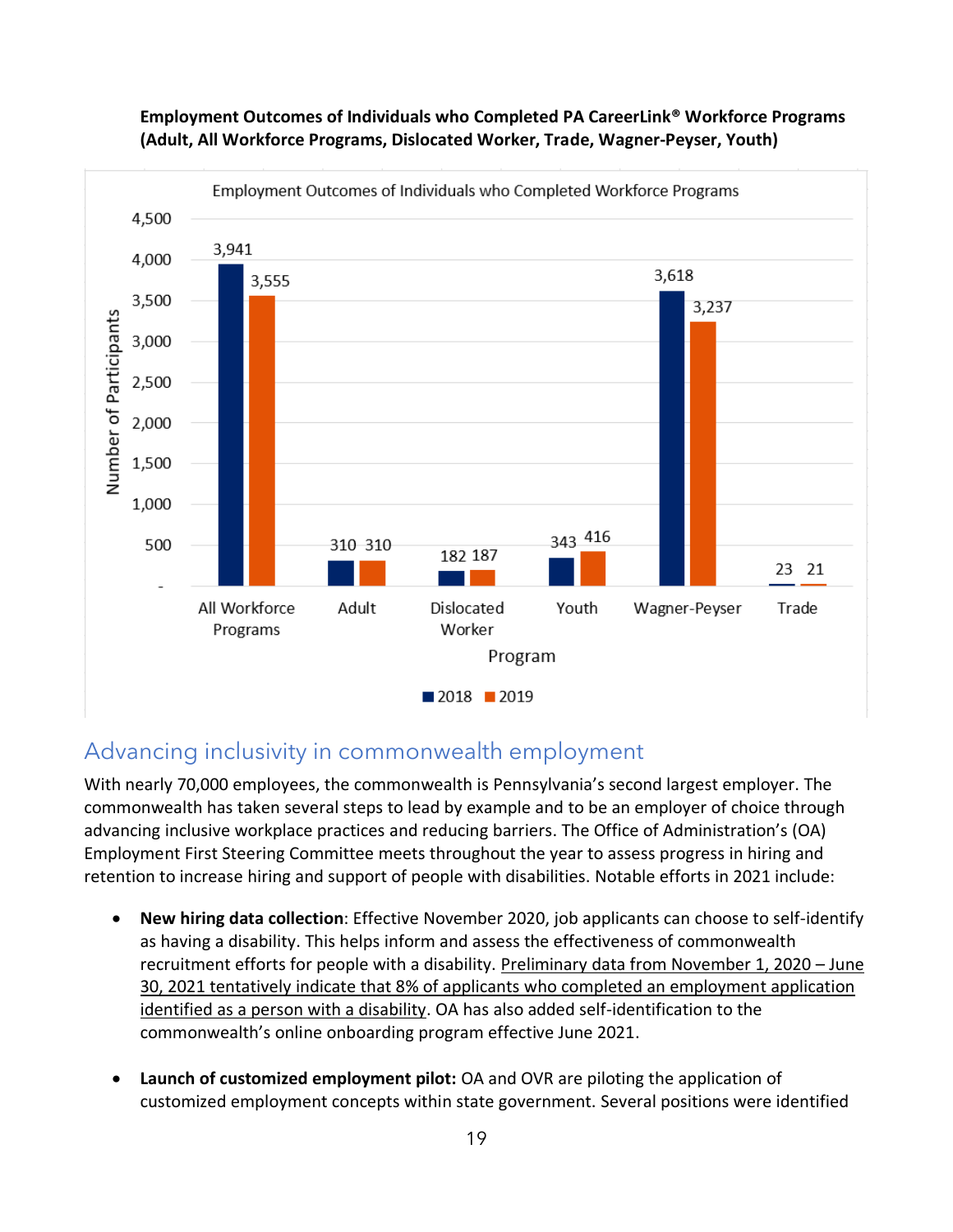to develop a customized job description. As of January 24, 2022, The Department of Revenue hired an Employment First worker to perform tax processing work in a permanent, full time role.

• **Expansion of internship program**: The successful internship program which started in 2018 and served 18 students was previously on pause but is resuming in 2021-22 with a goal of placing 20-25 interns in Harrisburg. The program is also being piloted in Philadelphia and Pittsburgh with 5-10 placements each. For the first time, remote opportunities are being offered, allowing flexibility for both agencies and participants.

In addition to these efforts, OA hired a Chief Accessibility Officer responsible for ensuring that IT resources, systems, and websites are accessible, as well as a Disability Recruiter who will start in February 2022 and focus on connecting with various organizations and schools to advertise open jobs and recruit job candidates with disabilities. ADA accommodation requests have also been centralized to better ensure compliance with federal law and help commonwealth employees receive the support they need.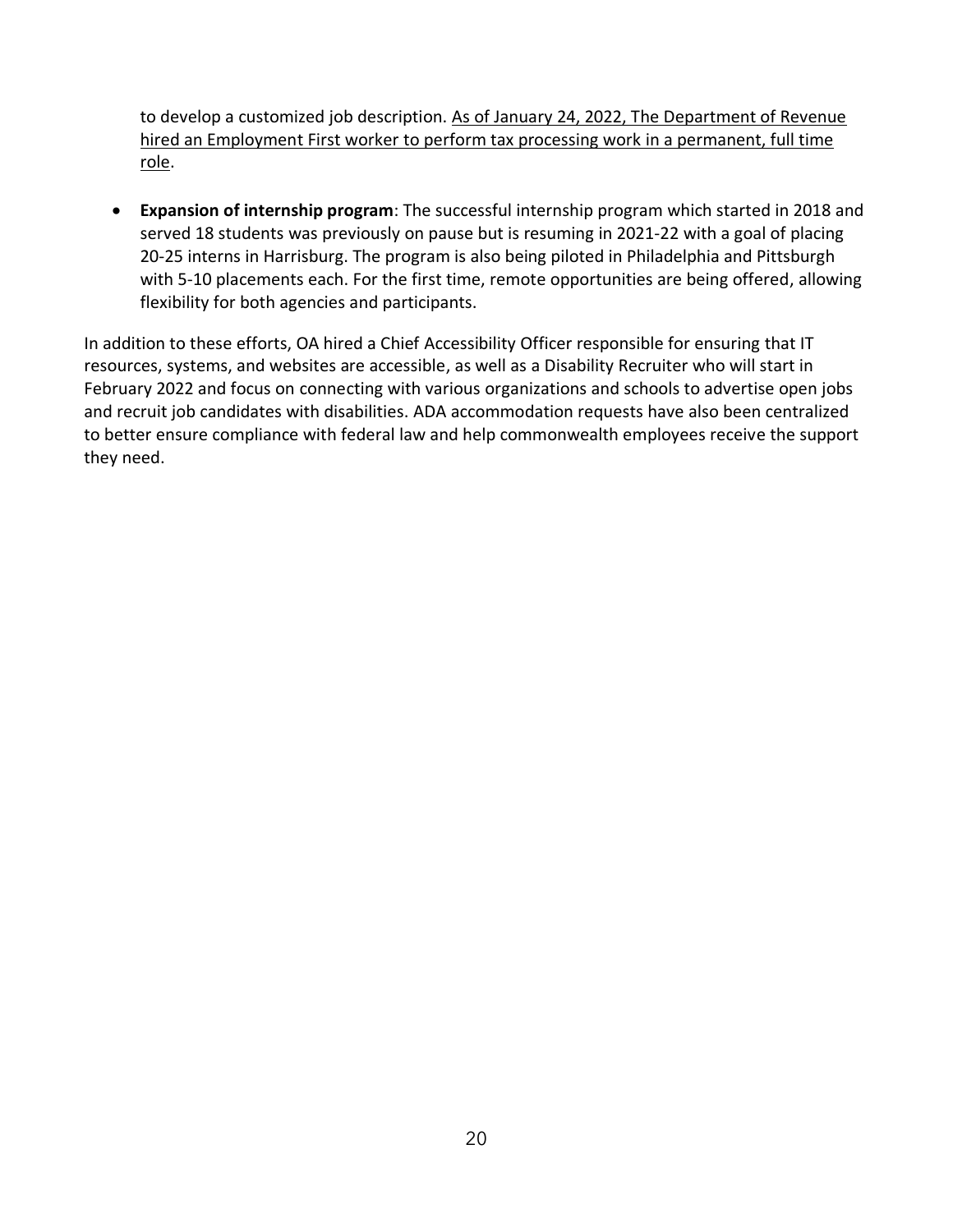#### <span id="page-20-0"></span>Increasing Labor Force Participation rate for people with disabilities

The Labor Force Participation rate includes people who are currently working and those who are actively looking for work. The participation rate for people with disabilities falls significantly below the participation rate for people without disabilities. All Employment First efforts are geared towards increasing the labor force participation rate of people with disabilities through various efforts. This data is Pennsylvania specific and is sourced from the U.S. Census' Current Population Survey (CPS).